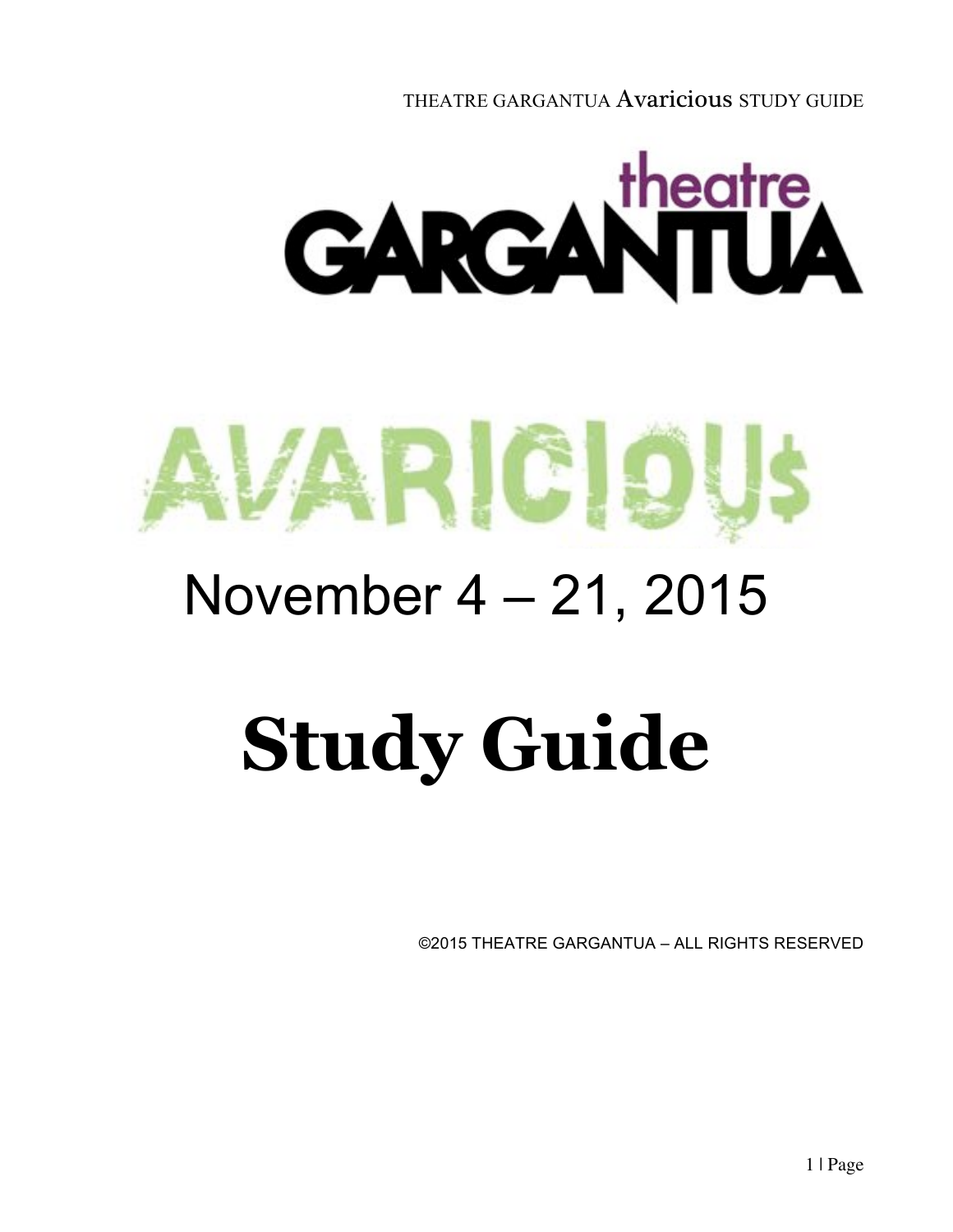# **Table of Contents**

| <b>A. Notes for Teachers</b>                                      | 3  |
|-------------------------------------------------------------------|----|
| Getting to the Show                                               | 3  |
| <b>Before You Arrive</b>                                          | 3  |
| <b>Theatre Etiquette</b>                                          | 4  |
| <b>B. Production Credits</b>                                      | 5  |
| <b>C. About Theatre Gargantua</b>                                 | 6  |
| <b>D. Creating Avaricious</b>                                     | 7  |
| <b>How We Create</b>                                              | 7  |
| Genre                                                             | 7  |
| Themes of Avaricious                                              | 7  |
| Synopsis                                                          | 8  |
| <b>E. Spotlight on the Creative Team</b>                          | 9  |
| In the Ensemble with Michelle Polak                               | 9  |
| Michael Spence on Set Design                                      | 10 |
| Melanie McNeill on Costume Design                                 | 11 |
| <b>F. Discussion Questions and Topics</b>                         | 12 |
| <b>G. Pre-Show Lesson Plans</b>                                   | 13 |
| Lesson 1 – Beginning the Creative Process                         | 13 |
| Lesson 2 – Finding a Character's Voice (Drama)                    | 14 |
| Lesson 3 – The Recursive Writing Process (English)                | 15 |
| Lesson 4 – Building a Budget (Financial Literacy)                 | 16 |
| <b>H. Post-Show Lesson Plans</b>                                  | 17 |
| Lesson 5 - What's in Your GoBag? (Social Studies, Drama, English) | 17 |
| Lesson 6 – Analyzing and Assessing Elements of Form (English)     | 19 |
| Lesson 7 – Writing a Review (Drama & English)                     | 20 |
| I. Suggested Reading/Viewing                                      | 21 |
| <b>J. Excerpts from Avaricious</b>                                | 22 |
| <b>GoBag Commercial</b>                                           | 22 |
| Evensies 2                                                        | 23 |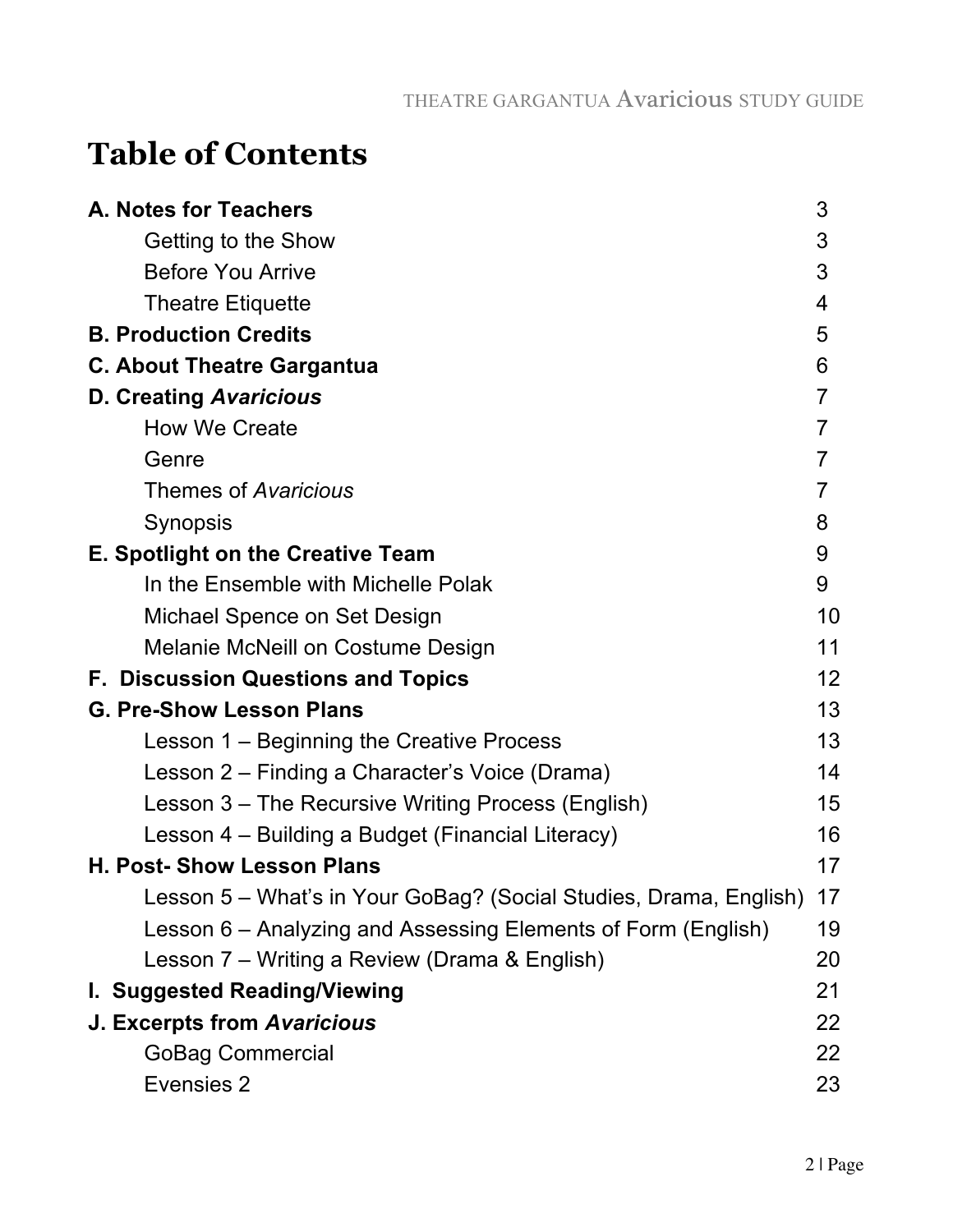# **A. Notes for Teachers**

## **Getting to the Show:**

*Avaricious* will be performed at: THEATRE PASSE MURAILLE 16 RYERSON AVENUE TORONTO, ON



**Using the TTC:**

#### **From Queen or Osgoode** Subway Station…

- Take the 501 Streetcar westbound along Queen Street to Augusta Avenue.
- Walk west along Queen Street to Ryerson Avenue.
- Theatre Passe Muraille is one block north on Ryerson Avenue on the west side.

From **Bathurst** Subway Station…

- Take the 511 Streetcar southbound on Bathurst Street to Queen Street.
- Walk east along Queen Street to Ryerson Avenue.
- Theatre Passe Muraille is one block north on Ryerson Avenue on the west side.

# **Before You Arrive:**

Thank you for bringing your students to the world premiere of Theatre Gargantua's *Avaricious.* This study guide is designed to help engage your class with the company and its production.

#### **CONTACT DETAILS**

Please send **Yolanda Ferrato (Producer)** your cell phone number before the event at yolanda@theatregargantua.ca. Contact Yolanda on her cell phone at **647 999 4207** should you have any difficulty finding the theatre or if your group is running late due to unforseen traffic delays. Yolanda will be your contact person at the theatre and therefore will not be at the Theatre Gargantua office.

In order to accommodate teachers, students and our performers, we start all performances on time. Please do your best to **arrive at the theatre 20 minutes early**.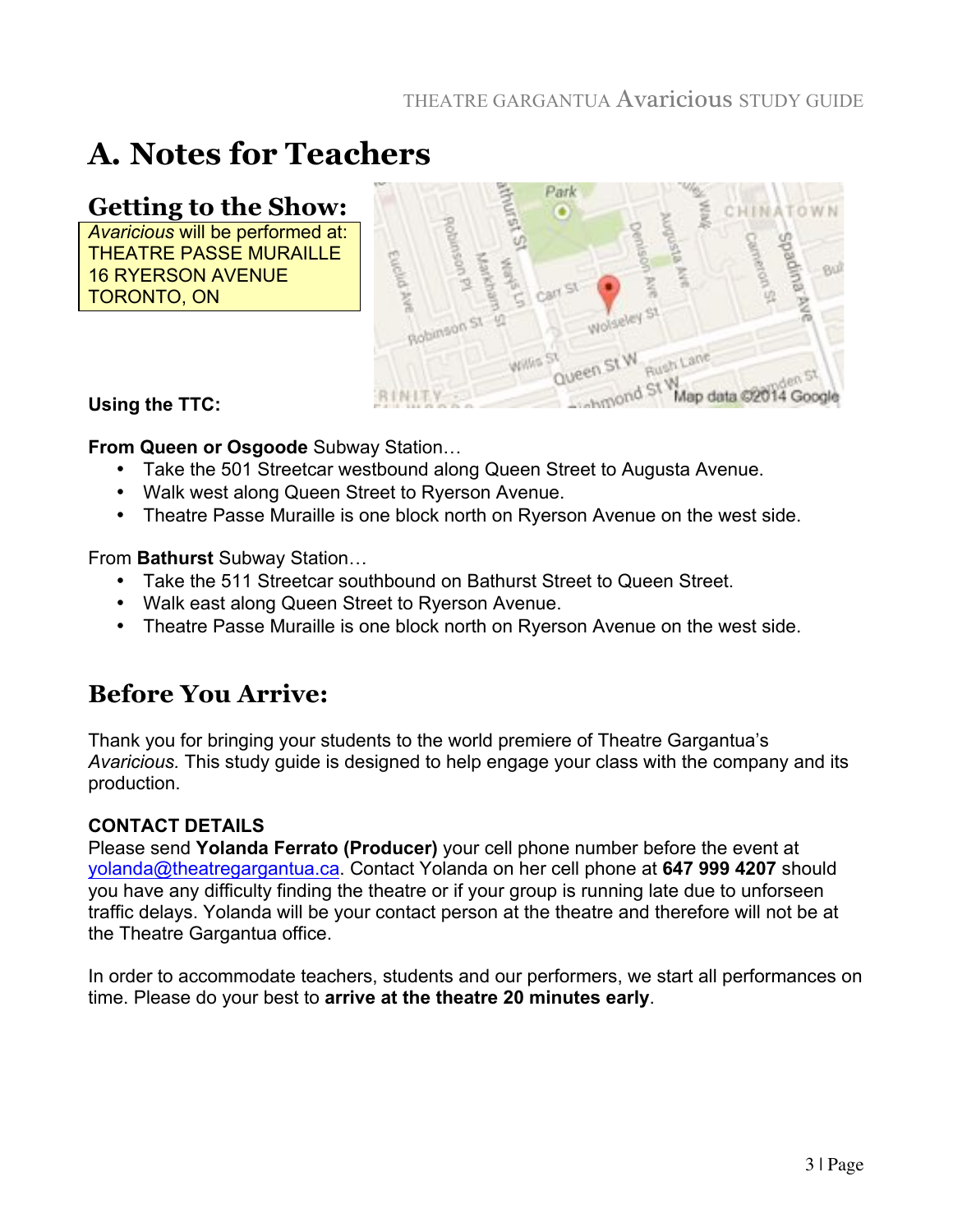## **Theatre Etiquette:**

While some of your students may be seasoned theatregoers, others may be new to the experience. It is important to ensure that all students are familiar with general theatre etiquette. Here are a few guidelines to review before arriving at the theatre.

**Do not bring food, drinks, candy, or gum into the theatre**. If you anticipate the need to take any medication such as cough drops or throat lozenges, please unwrap them and keep them nearby before the performance begins.

**Turn off all cell phones or other electronic devices before the performance begins**. These devices not only distract your fellow audience members and the actors on stage, but can also interfere with our sound and communication systems. A good rule to follow is that if you can see the light from your device, so can everyone else!

**Photography, audio, and video recording during the performance are prohibited** by the Canadian Theatre Agreement, and can endanger our performers.

If you need to leave the theatre at any moment during the show, please do so quietly. However, you may not be permitted back into the audience once the performance has begun. This is at the discretion of the front of house manager who will determine if there is an appropriate moment to re-enter. **Please use the washrooms at least five minutes prior to the start of show.** 

Theatre is a two-way exchange between actors and audience. Actors are thrilled when the audience is engaged in and responsive to their work. By being attentive, responding and clapping, you are contributing to their performance. However, please be considerate by remembering that talking, whispering and moving around is distracting for the actors and disruptive for other audience members. All that's being asked is a shared respect for everyone in the audience and on the stage.

**Every performance is followed by a brief Q&A**. Encourage your class to think of some questions in advance to ask the cast after the show. The performers are *always* interested to hear what the audience has to say.

If you or any of your students want to share feedback about the performance or learn more about Theatre Gargantua, you are more than welcome to e-mail the company at info@theatregargantua.ca or drop us a line at 416 260 4660. We'd love to hear from you.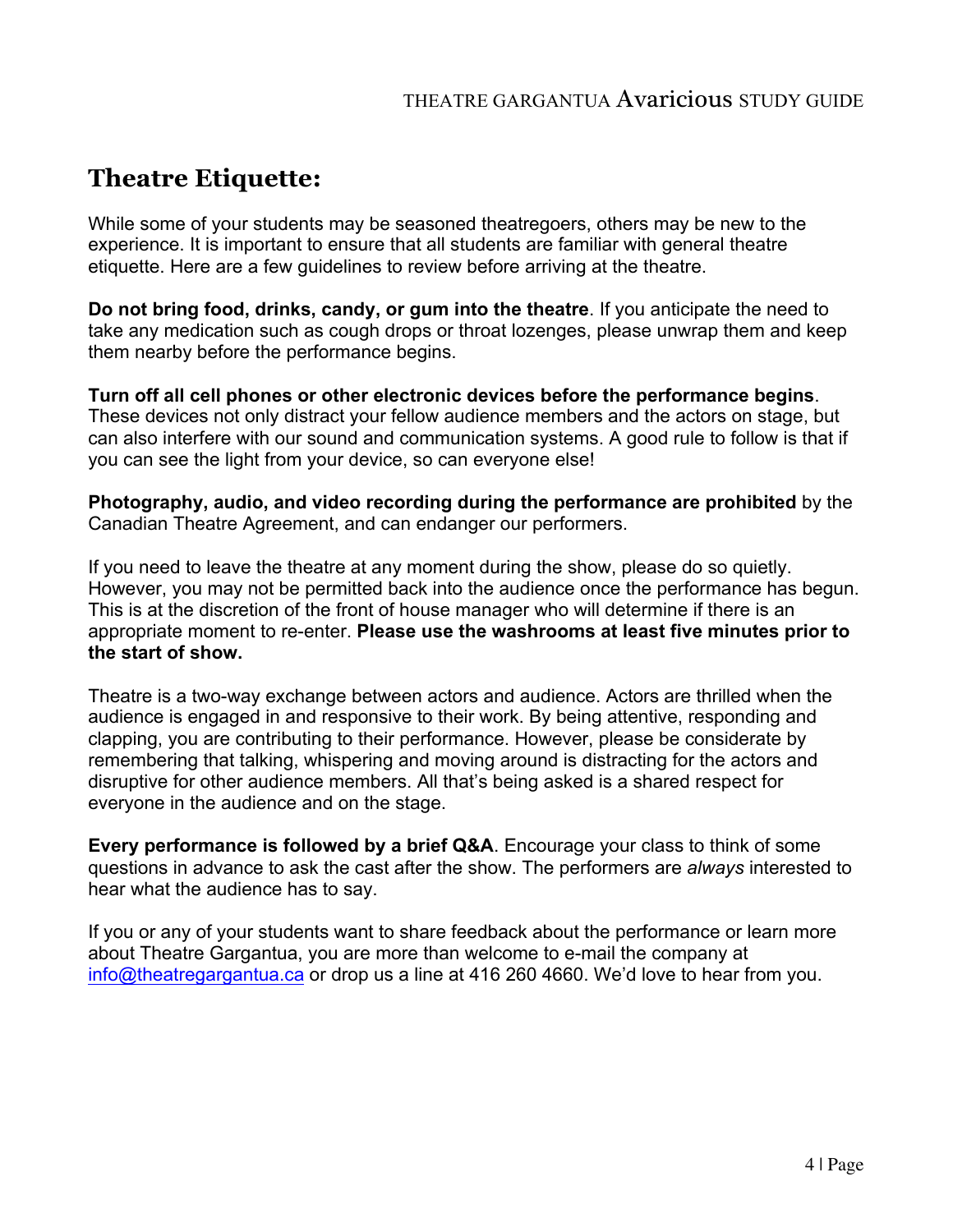# **B. Production Credits**

| <b>Theatre Gargantua Presents</b><br>The World Premiere of                                                                                       |                       |
|--------------------------------------------------------------------------------------------------------------------------------------------------|-----------------------|
| <b>AVARICIOUS</b><br>Conceived and Directed by Jacquie PA Thomas<br>Written by Michael Spence and the ensemble with contributions by Kat Sandler |                       |
|                                                                                                                                                  |                       |
|                                                                                                                                                  | <b>Pam Patel</b>      |
|                                                                                                                                                  | <b>Michelle Polak</b> |
|                                                                                                                                                  | <b>Michael Spence</b> |
|                                                                                                                                                  |                       |
|                                                                                                                                                  |                       |
|                                                                                                                                                  |                       |
|                                                                                                                                                  |                       |
|                                                                                                                                                  |                       |
|                                                                                                                                                  |                       |
|                                                                                                                                                  |                       |
|                                                                                                                                                  |                       |
|                                                                                                                                                  |                       |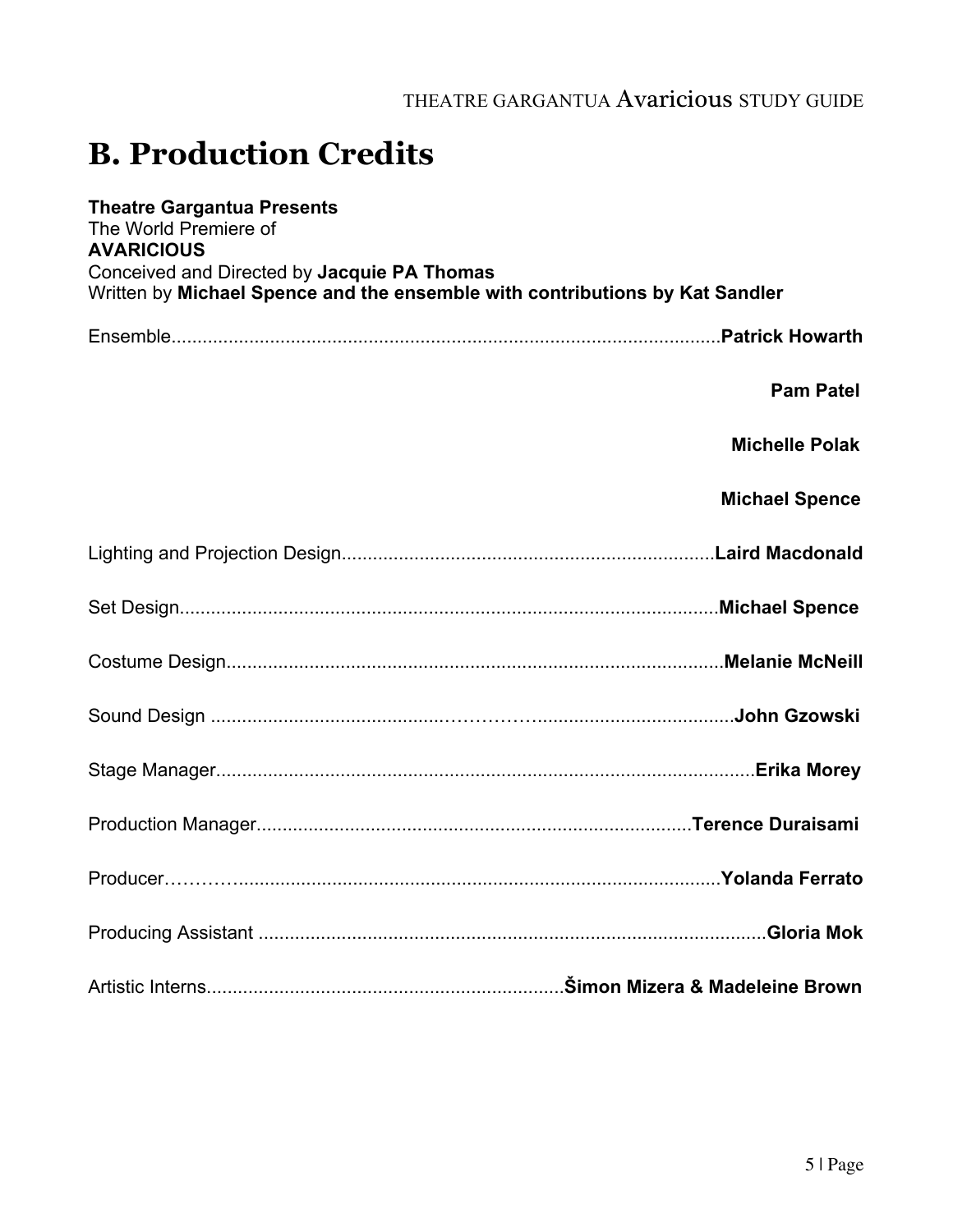# **C. About Theatre Gargantua**

Theatre Gargantua is one of Canada's leading multi-disciplinary theatre companies. Since 1992 we have been committed to the development of original, groundbreaking Canadian physical theatre. Our productions explore compelling subjects and use daring physicality, striking designs, rich vocal layers and an innovative use of emerging technologies. We begin with an inspired idea and explore it with our talented ensemble of actors, directors, writers and designers through a series of workshops and public presentations over the course of a two-year cycle; the work is then ready for its world premiere. The company is committed to the production of original work that is beautiful to look at, listen to, experience and remember. Theatre Gargantua has garnered over 30 awards, nominations, and recognitions for outstanding script, direction, sound design, set design and lighting design.



#### **Jacquie P.A. Thomas, Artistic Director**

In addition to her role as founder and Artistic Director of Theatre Gargantua, Jacquie has served Gargantua as an actor, director, producer, composer, choreographer, dramaturge and writer, earning 10 Dora<sup>1</sup> nominations for her artistic contributions to the company. Other selected credits include the Ossetynski Actors Lab in Los Angeles, Roy Hart Theatre in France, the National Theatre of Greece and the Gardzienice Theatre Association of Poland. Jacquie was awarded a Harold Award for contributions to Toronto's independent theatre community, and the Queen Elizabeth II Diamond Jubilee Medal for contributions to Canadian culture and community.

#### **Michael Spence, Associate Artistic Director**

Michael Spence is Associate Artistic Director and an award-winning, long-standing member of Theatre Gargantua's creative team. He has been involved in all of Gargantua's productions, appearing in all major Cycles and writing or designing for many of the company's noted works. His script for *The Exit Room* was nominated for the Dora Mavor Moore Award for Outstanding New Play and he won the award twice for Outstanding Set Design. He has received 11 Dora nominations for his work with the company. Michael is a recipient of the Harold Award, a distinguished honour for members of the Toronto independent theatre



community. He is also an accomplished musician and singer-songwriter. He directed the first SideStream Cycle, *Shrapnel*, which represented his directorial debut with the company.

*1 Dora Awards: The Dora Mavor Moore Awards honour the creators of over 200 theatre, dance and opera productions annually in six major categories.*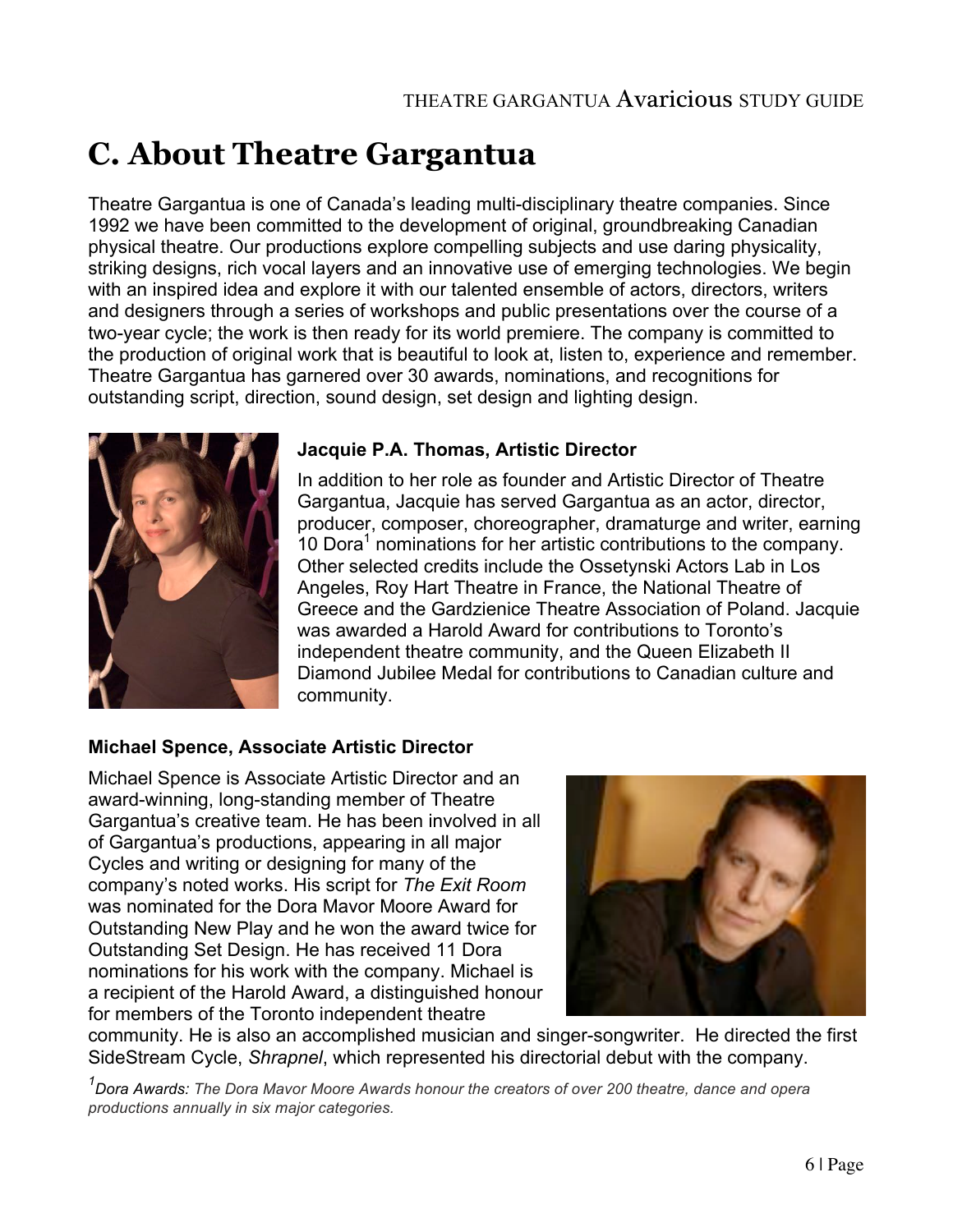# **D. Creating** *Avaricious*

## **How We Create:**

Theatre Gargantua, in collaboration with exciting groups of artists from a wide variety of disciplines, develops its work in a unique two-year cycle. We begin with an inspired concept and distil that idea into a richly layered work through exploratory workshops. Each cycle involves annual spring, summer and fall phases, with planning and preparation taking place between each phase. The first year of a cycle's development ends with a limited-run public presentation allowing the audience a rare glimpse into the process of bringing a new Canadian work to life. Ten such cycles have been created to date: *The Trials - Fortune's Desire* (1992-1994)*, Raging Dreams - into the visceral* (1995-1996)*, love not love* (1997- 1998)*, The Exit Room* (1999-2000)*, Phantom Limb* (2000-2001)*, (nod)* (2003-2004)*, e-DENTITY* (2005-2006)*, fIBBER* (2007-2008)*, IMPRINTS* (2010-2011) and most recently *The Sacrifice Zone* (2012-2013)*.*

To create *Avaricious,* each member thoroughly researched issues related to the changing Canadian and global economy, wealth distribution, and related environmental change. During development, the artists created **written text** (i.e. **scenes, monologues, poems**), **vocal compositions**, and a **movement vocabulary** that became the starting point for the show's **choreography.** 

#### **Genre:**

Theatre Gargantua's work is most often described as **physical** and **multidisciplinary**. But how do these words describe what you are going to see?

*Physical* or *movement theatre* uses the actors' bodies to tell the story just as much, or more, than the words they speak. As a result not all the movement is naturalistic.

*Multidisciplinary theatre* incorporates two or more art forms. Theatre Gargantua's productions fuse together elements such as text, music, movement and media into engaging and thought provoking theatre.

## **Themes of** *Avaricious***:**

**avarice** *n* extreme greed for weath or material gain

The main theme of *Avaricious* is **extreme greed** to the degree that it causes disparity in society and changes to their environment*.* The show's creative team began their creation process by exploring the ancient instinct to **plan and store for the future** in order to protect the individual, their family and community from danger. The team considered greed and generosity's roles in society. Can greed be a good thing? Can working towards accumulating wealth and material protect the ones we love? Or, is it generousity that makes our society a more liveable place?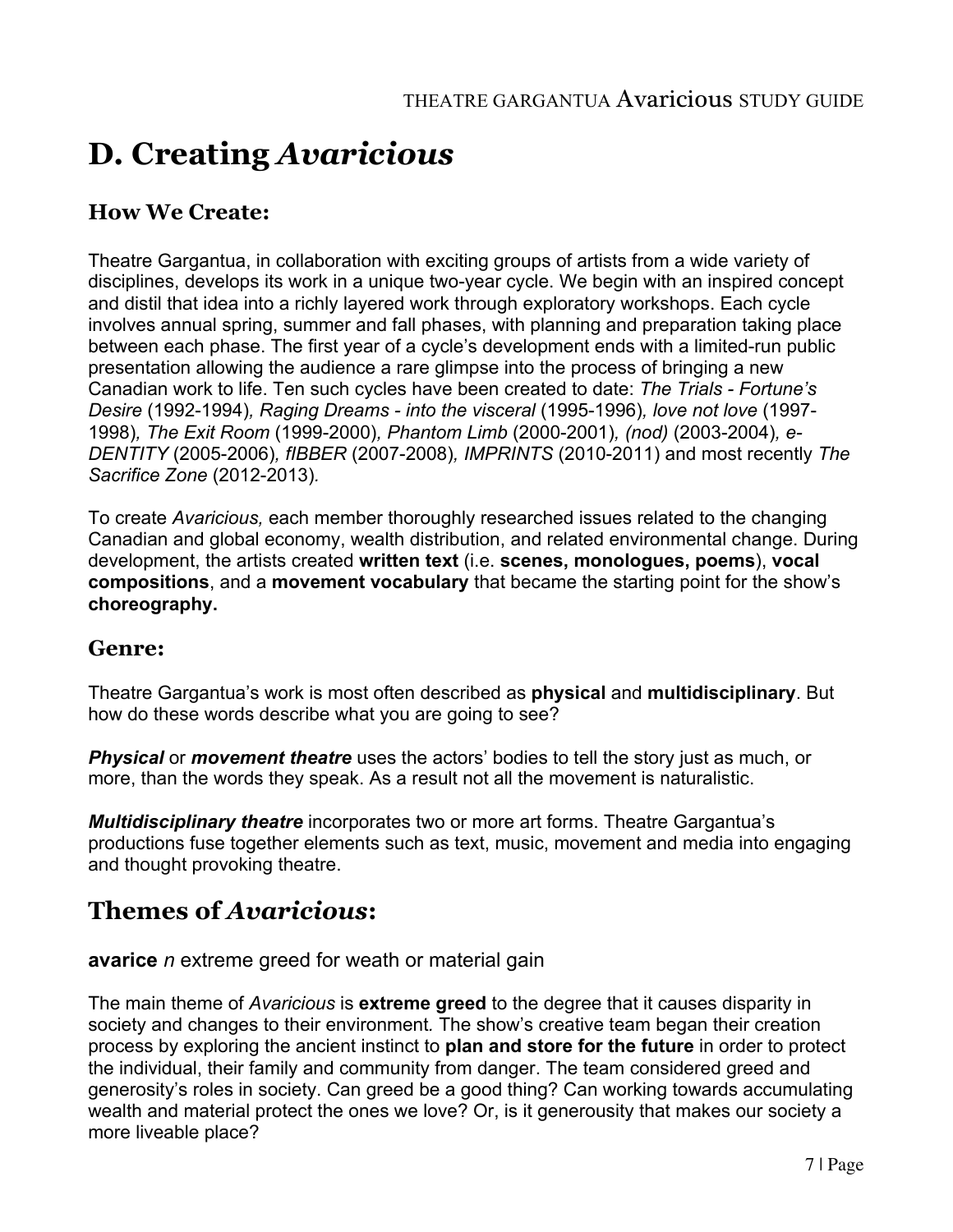From there, they researched individual and corporate greed, consumer consumption, the use of the earth's resources, the consumer lifestyle's impact on the environment and how governments, laws and lobbyists affect **how wealth is distributed** through taxes and public services.

From greed and consumption, they delved further into the idea of **economic disparity** and how the richest 1% of the world's population own as much as half of global wealth. Why is this the case? How long can we sustain a society where half the world is built on a cycle of buying, consuming and throwing away while the other half struggles to afford food, clothes and shelter? How does this affect the earth?

# **Synopsis:**

*Avaricious* takes place as the threat of an impending flood tests the limits of a modern society.

**Billy Atlas,** a wealthy opportunist, has built a giant home on stilts to protect himself and his mother, **Esme**, from the flood. From here he runs a business empire with his assistant **Rupa.** Profiting from the predicted flood, they sell **GoBags,** kits with emergency survival gear and food. However, most of all Billy desires seeds—their society's soon-to-be "new currency"—in order to control the food market after the flood. There's just one problem: the seeds they have won't grow.

**Rupa** recruits **Jimmy**, a man who successfully grows corn under an overpass, to help them develop their crop. Meanwhile, **Adelouise**, a former political studies student, petitions to have Billy return everything he has taken from their society and allow the population to wait out the flood in his home. After waiting below his house's retractable ladder for 13 days, Jimmy accidently lets her in.

What happens next is a comedy of mistaken identities, and unexpected changes of heart as the characters are forced to re-evaluate their actions and attitudes. In addition to the four principal characters, the actors play the **Evensies**, a group of mischievous characters who are reminiscent of the chorus in Greek drama that appear throughout the play to comment on the main action.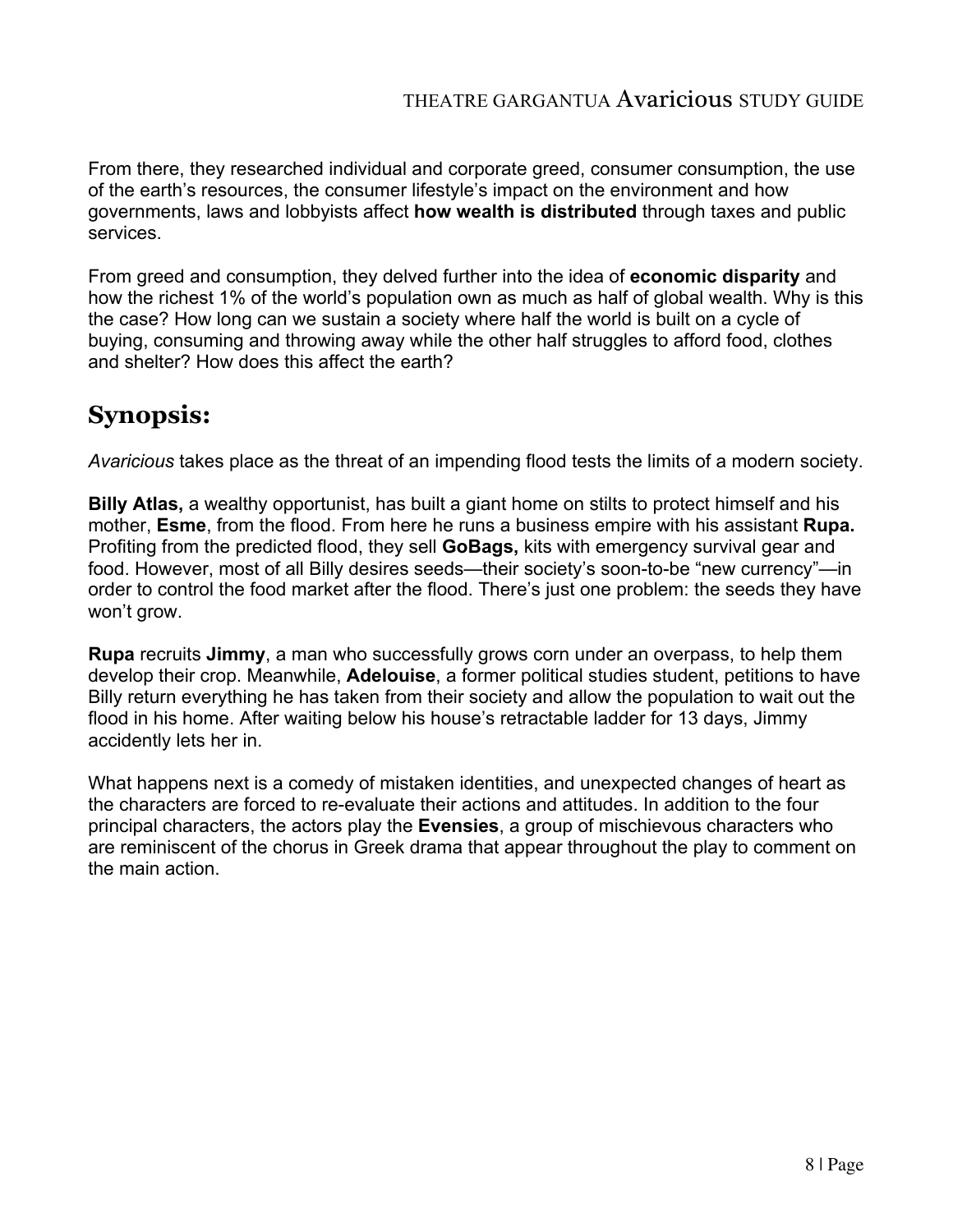# **E. Spotlight on the Creative Team**

# **In the Ensemble with Michelle Polak:**

#### **Q: Michelle, from the actor's perspective, how is rehearsing with Theatre Gargantua different from other theatre companies?**

A: When working with Theatre Gargantua you are included in the creative experience and process. So there is an expectation that you are able to generate physical as well as vocal compositions and even contribute to the writing. You are a collaborator right from the get-go. For instance a word that we were given off the top of this piece was "gluttony" and we had a day when we went off to the Toronto Reference Library to follow our personal curiosity inspired by that. In normal theatre traditions you are given a script and you are doing that role. In this case I went off and started researching survival methods because I'm concerned with environmental collapse. There's a whole bunch of stuff from those foundational pieces that made it into the show.

#### **What were some of the ideas you researched and discussed for the piece?**

I researched a lot of survival methods and different kinds of methodology. For instance, surviving tsunami versus surviving drought versus surviving the urban city life. I watched documentaries on the disparity between the 1% and the 99%. I was looking at graphs and trying to break into the economic mind. In one of the workshops, we looked at a book by a very famous French economist [*Capital in the Twenty-First Century* (2013) by Thomas Piketty] that basically proved that the gap cannot close if we continue on the course that we're on.

#### **Did any of the ideas or research surprise you or challenge you?**

I'm surprised that a lot of the people in my circles know about this and yet there's still such inertia in terms of action.

#### **How do rehearsals compare for the world premiere of** *Avaricious* **versus the workshops prior?**

I think that when we get to the final phase of a cycle there is a bit more pressure because this is the final instalment. You want to bring the best of the best ideas, the most beautiful compositions, the most of your stamina and endurance to be able to see the vision through to the end. You know that once we complete the piece mid-November that's *Avaricious* this time around.

#### **What do you hope people will ask or experience through the play?**

I hope that people will ask, "How does that relate to me?" and in the asking of that question, "What actions can I take?" and "What is my part in it?" In the case of a lot of our student audiences, they are the stewards of the earth and they're going to inherit this piece of work. I hope they consider, "How do we go from here?"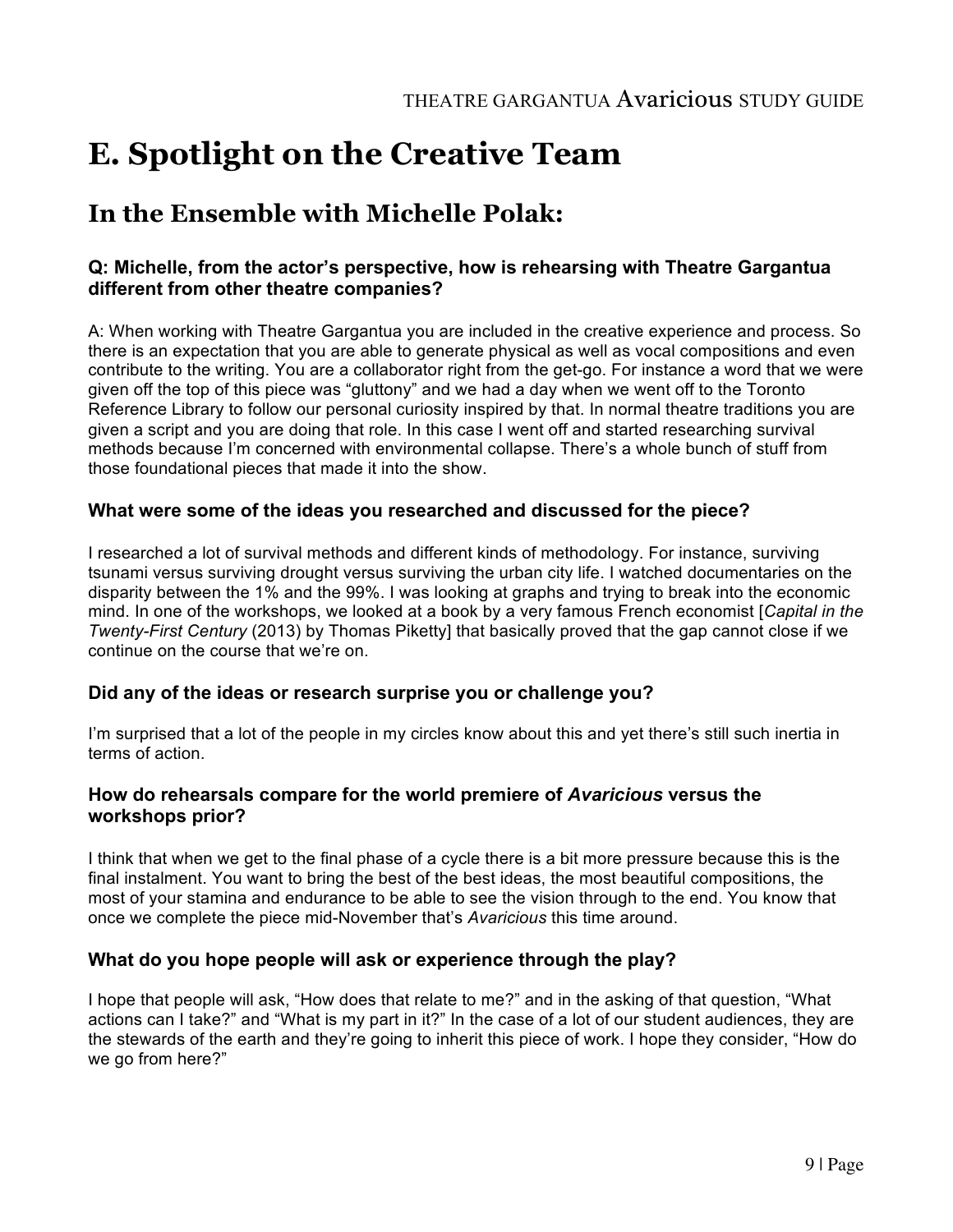# **Michael Spence on Set Design:**

#### **What is the design composed of?**

There are two elements in this design: structural cardboard and big exercise balls. The balls range in diameter from about two feet to six feet. And there are about 50 cardboard boxes creating a cyclorama across the back of the stage with one tower that will reach all the way to the balcony.

#### **Is there any reason for the tower and cardboard boxes?**



*Avarvicious'* maquette (a scaled model of the theatre and set)



The tower itself was inspired by a number of things. When we were doing our initial workshop last spring we looked at a lot of graphs of wealth distribution and they all had this ridiculous peak indicating the top one percent's worth. So that was one way of portraying the shape of those distorted graphs. And then there was an actual tower, Antillia, built in Mumbai by a billionaire in the middle of a slum, and it is a huge display of disproportionate wealth. Towers are culturally ubiquitous. There's always something important in the center of a community that's really tall.

The cardboard has a cardboard-city feel to it. Also, they could hold contents…or not. They imply the possibility of something within; they could be empty or they could be full of goods. There are a lot of allusions to come from cardboard. I like the material itself as a building material; it's got texture, it has an interior, people will understand it because everyone has experience with cardboard and know that a single piece of cardboard has corrugation inside. That's the kind of stuff that I dig.

#### **Why did you choose exercise balls?**

Again, the balls came from graphs. We were looking at images of different ways of representing economic markets and wealth distribution and the circles came from those graphs. There's the idea of balloons popping, like a bubble of inflated markets. I like those kinds of symbols and I just loved the ball shapes with the cardboard. They just look great. They're kind of beautiful, they can be configured to look like a constellation, like a galaxy, like atoms. They also have a sense of volume, empty volumes. So there's a number of signifiers that appeal to me. They're a whole lot of fun. I like to give the actors stuff to do, stuff to play with. The cardboard boxes are built to be structural so the actors can build with and climb on them. The balls add a really exciting physical dimension.

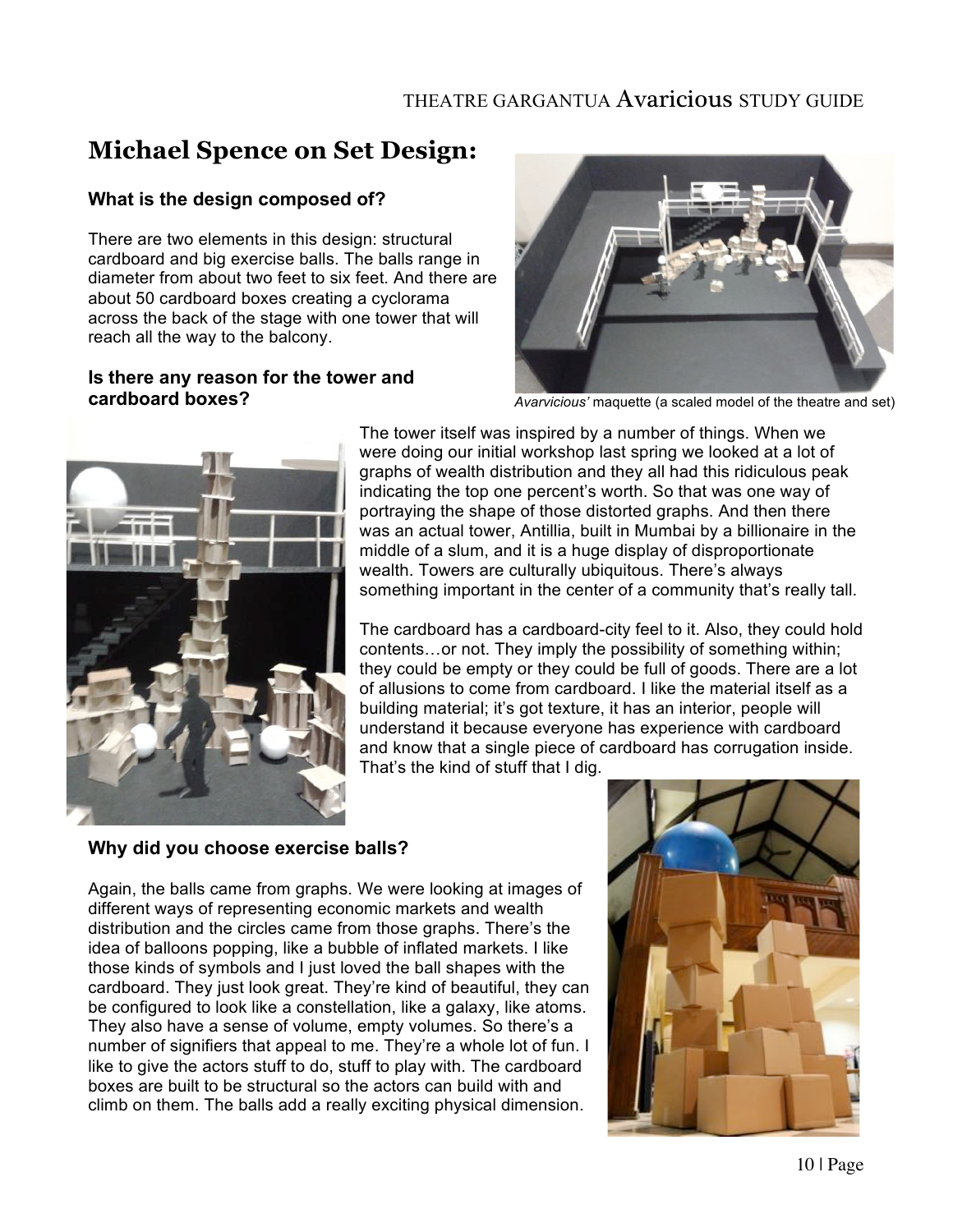# **Melanie McNeil on Costume Design:**

#### **What images inspired your costume designs?**

When researching images for a show, I usually end up in pretty interesting internet wormholes. While reading the script I keep a list of key words that I want to use in my searches and go from there. I start with plain old Google, but recently began using Pinterest as a resource as well. I have a Pinterest board that I use year-round to save any images I find that have interesting details that I may want to use for future productions.

#### **How do you approach designing costumes for non-traditional characters like the Evensies? Aren't the possibilities endless?**

Creating costumes for non-traditional characters isn't all that much different from creating for more traditional ones—other than being more fun. The costume still needs to reflect who that character is,

so the base layer of work is very much the same. But, once you have that core kernel of information the playing around can begin. It's very important to factor in any technical aspects of what the character/performer needs to do and also what the rules of the world being created are. The freedom of creating this sort of costume during the rehearsal process—as opposed to the more traditional way of figuring everything out design-wise before rehearsal even starts—is a huge gift. Collaborating with the performers from the start makes the ideas that much more exciting and the end product feel that much more right.



Costume design & rendering by Melanie McNeill

#### **What do you have to consider when designing costumes for physical and multidisciplinary theatre?**

The technical needs of designing for physical and multidisciplinary theatre are very similar to dance or musical theatre. In a nutshell, the costumes need to be durable and have the ability to move. There are all sorts of secret tricks of the trade a costume designer uses to make off the rack delicate clothing last and flexible. Plus the addition of spandex to most clothes these days is a huge help. The right kind of footwear is very, very important for this form of theatre. The shoes need to be secure and make the actor feel grounded and stable.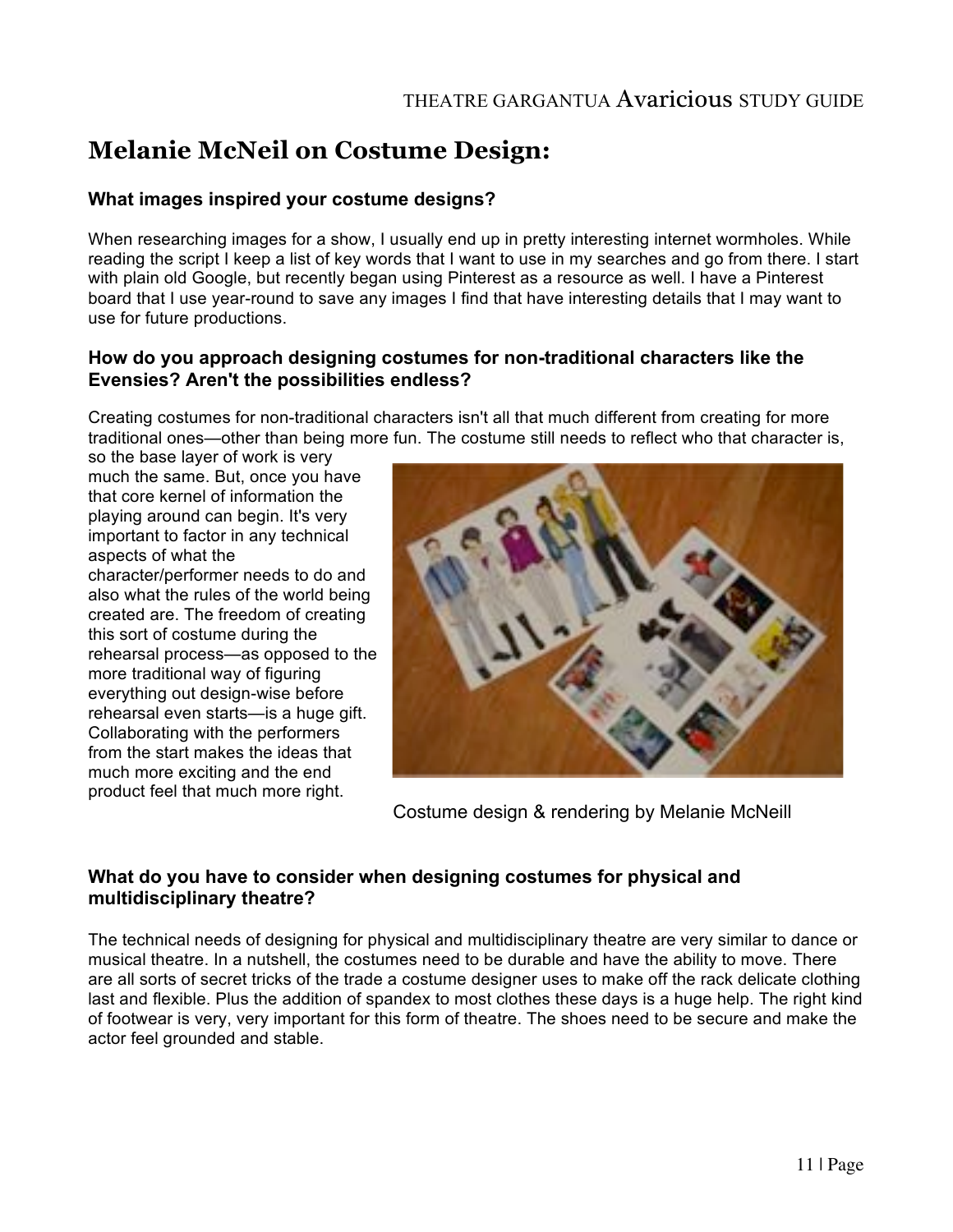# **F. Discussion Questions and Topics**

#### **Leading Questions About Greed:**

- Can greed be a good thing?
- Can anyone become rich through hard work and enterprise?
- What are famous historical incidents of greed or generosity?
- What kinds of things do individuals, companies and nations hoard? Why?
- What are the social implications of this behaviour?
- What might be some of the values that underlie this behaviour?
- Is a fair society one in which wealth is distributed evenly or where unlimited capital can be earned?
- Do you think our society rewards greed more than generosity?
- In what ways are they rewarded?
- Why is it hard to differentiate what we need from what we want?
- Why is money and material wealth important?
- What are your personal views on greed?
- How do these views impact how we live our lives?
- Is it important to take responsibility for the choices we make? Why?

#### **Provocative Statements:**

The following statements can be used as a starting point for short essays, or group discussion. Encourage students to address the statements from multiple perspectives, providing arguments for each.

- We need greed. It is the building block of society.
- Being generous can get you in trouble.
- Greed will destroy civilization.

#### **Quotes to Inspire Discussion:**

*He who is not contented with what he has, would not be contented with what he would like to have.* – Socrates

*From the first day to this, sheer greed was the driving spirit of civilization.* – Friedrich Engels

*Greed, for lack of a better word, is good. Greed is right, greed works. Greed clarifies, cuts through, and captures the essence of the evolutionary spirit. Greed, in all of its forms; greed*  for life, for money, for love, knowledge has marked the upward surge of mankind. – Gordon Gekko in *Wall Street* (1987)

*Greed is all right, by the way. I want you to know that. I think greed is healthy. You can be greedy and still feel good about yourself.* – Ivan Boesky

If you are interested in finding out about Theatre Gargantua's student workshops, please contact **Yolanda** at 416 260 4660 or yolanda@theatregargantua.ca.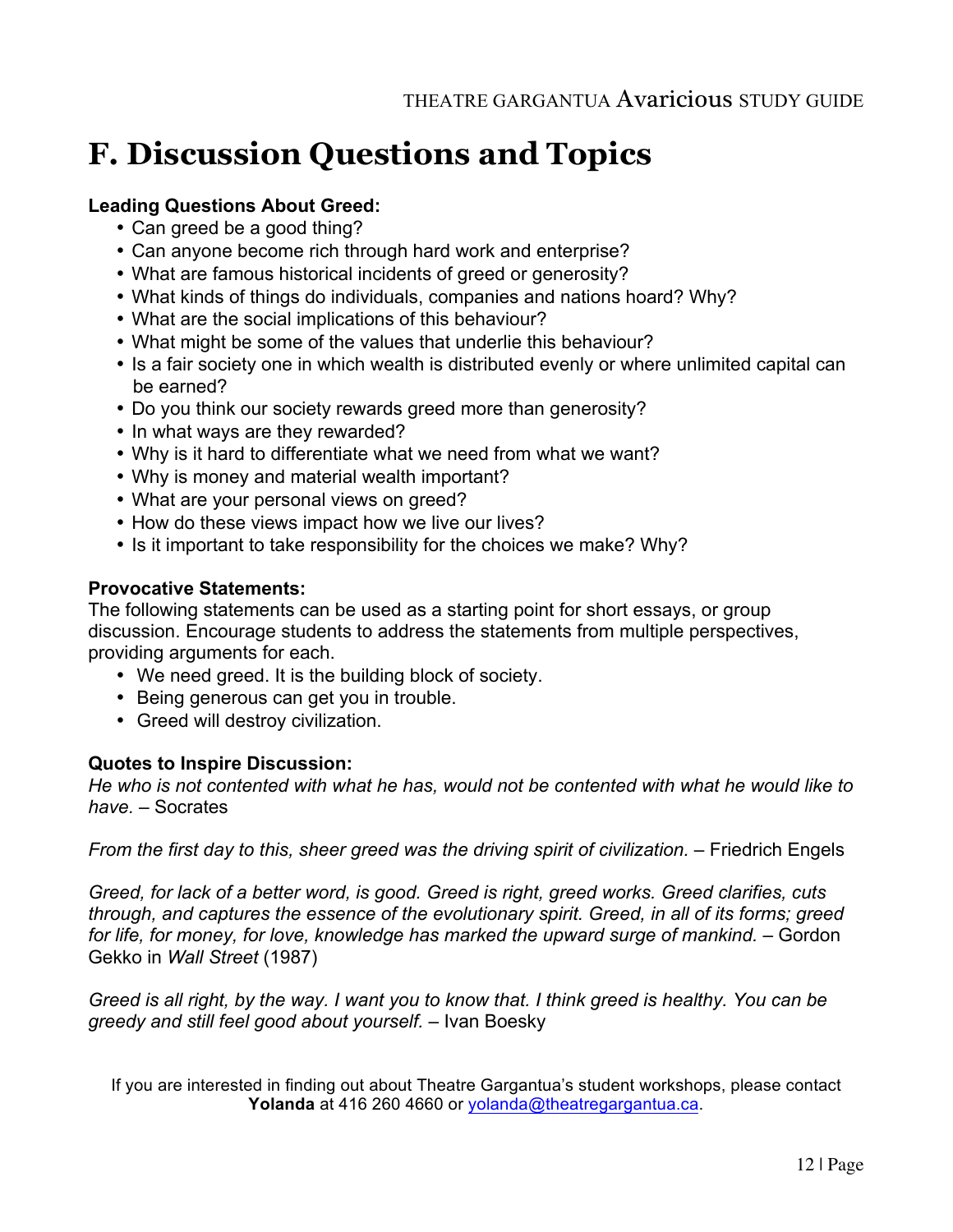# **G. Pre-Show Lesson Plans**

## **Lesson 1 – Beginning the Creative Process**

**Objective:** Students will gain insight into how to begin a collaborative creation process such as the one used to create *Avaricious*. Students will also investigate their assumptions about greed and generosity, and thus gain a better understanding of how these opposing qualities are reflected in their own lives and the lives of those around them.

#### **Materials:**

- Paper and writing utensils
- Whiteboard, Blackboard, or Chart Paper
- Markers or chalk

#### **Procedure:**

- 1. Explain to students how Brainstorming or List Making is a great place to start during any collaborative creative process. Brainstorming can give you a sense of your interest as well as your collaborator's interest in a given topic.
- 2. **As an opening point for discussion: Ask students to Brainstorm** (at least) one word or phrase for each of the following prompts, individually:
	- a) Greed is…
	- b) Generosity is…
- 3. Have students **share their ideas** in pairs or small groups.
- 4. **As a class, create a larger Brainstorming List** on the board or on chart paper that incorporates everyone's ideas. Try to ensure each student shares at least one idea.
- **5. To consolidate what they've learned, ask students:** 
	- a) What are some examples of greedy/generous behaviour?
	- b) What might motivate someone to behave a certain way?
	- c) Who or what is being affected by greed/generosity?
	- d) What are the personal advantages to being generous or greedy?
	- e) What are the social implications of people being generous or greedy?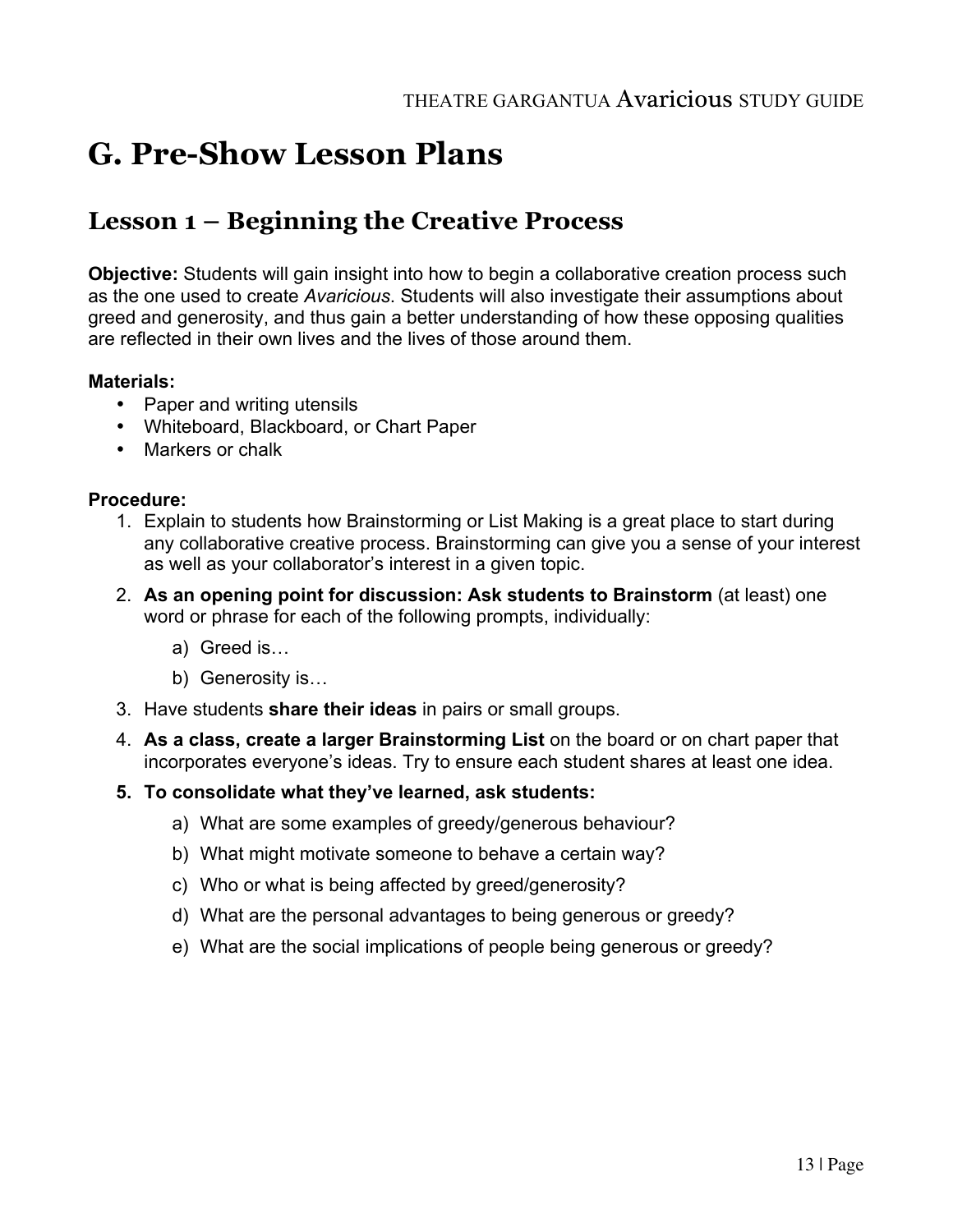## **Lesson 2 – Finding a Character's Voice (Focus: Drama)**

**Objective:** Students will learn how to develop a character and find that character's unique voice through monologue writing. Students will not only explore how their character acts in a certain situation, but will also learn how their character might react to conflict when they develop scenes with a partner.

#### **Materials:**

• Paper and writing utensils

#### **Procedure:**

- **1. As an opening point for discussion, ask students:** 
	- a) What is a monologue?
	- b) What elements make a monologue effective (i.e. emotionally driven, honest, provides insight, focuses on a single event, includes specific details, brings out the voice and attitude of a character, etc.)?
- 2. Divide the class in half. Ask half of the class to **write a short monologue** for a character inspired by "greed", and the other half to write a character inspired by "generosity". Students may refer to their class Brainstorming List from Lesson 1.
- 3. **Give students 5-10 minutes** to write their monologue. Setting a time limit will not only get students writing, but will also help capture the free-flowing and uncensored nature of a monologue.
- 4. Give students the opportunity to **share their monologue with the class**.
- 5. Based on their monologues, **pair students up with a partner whose character expresses a contrasting point of view**. Ask students to **develop a short scene** in which these two characters meet and are in conflict. You may provide such prompting questions as:
	- a) What elements make a scene effective (i.e. environment, clear objectives, conflict, high stakes, resolution, etc.)?
	- b) What kind of situation do these characters meet under? Where are they?
	- c) Do they know each other already? What is their relationship?
	- d) How might they need to cooperate in this scene, or are they trying to work against each other?
- 6. Allow students time to **rehearse and then present their scene** to the class.
- **7. To consolidate what they've learned, ask students:** 
	- a) How is performing a monologue different from performing a scene (dialogue)?
	- b) Why is subtext so important when creating a scene?
	- c) What were some effective ways your classmates demonstrated conflict?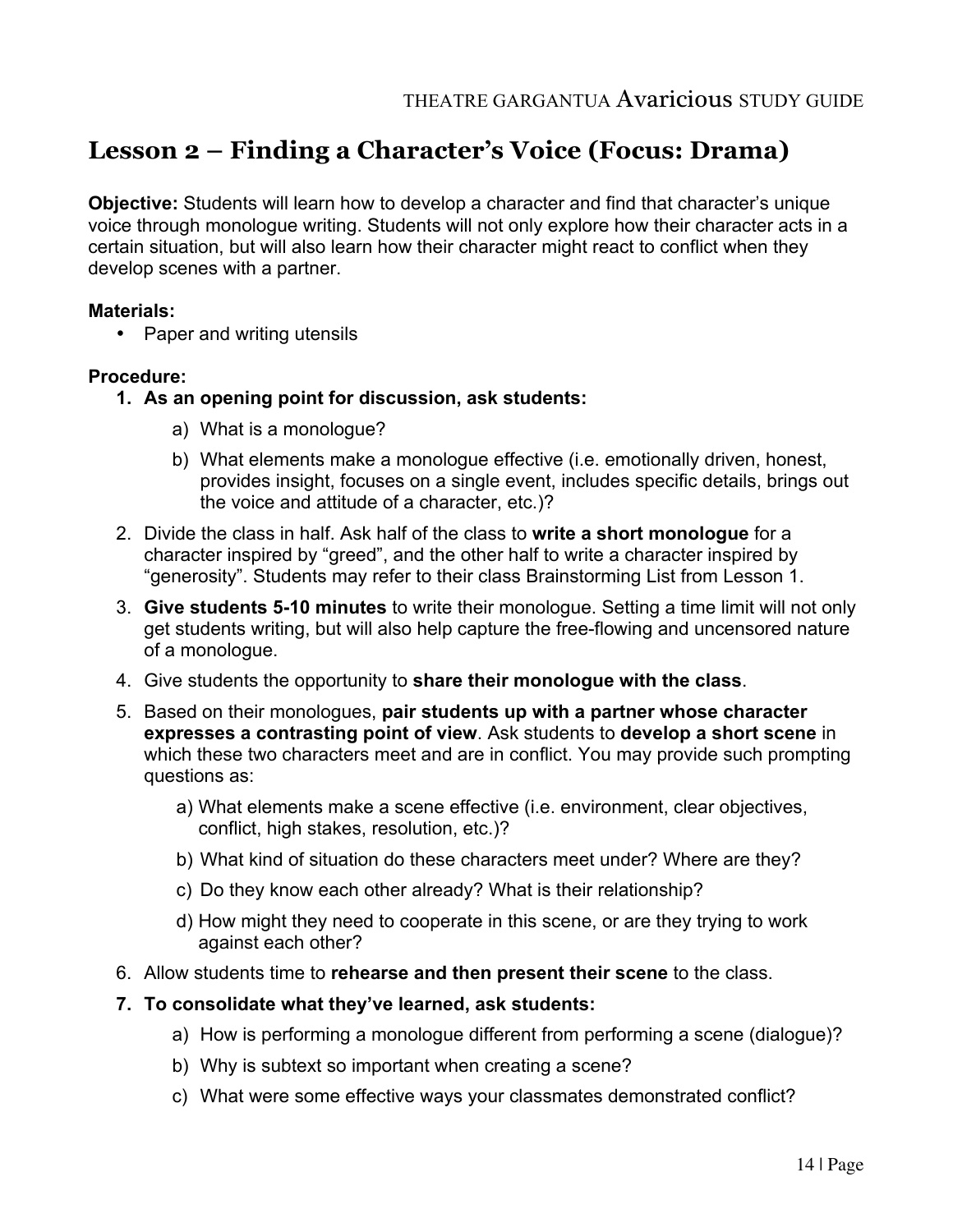# **Lesson 3 – The Recursive Writing Process (Focus: English)**

**Objective:** By undergoing the recursive writing process themselves, students will understand the value of revisiting ideas in different ways, as opposed to focusing on the final product. Students will confront the words they have written, and will have the opportunity to clarify their thoughts, expand on their existing ideas, and stretch their creativity.

#### **Materials:**

• Paper and writing utensils (Alternatively: A computer with word processing capabilities)

#### **Procedure:**

*Note: Following the nature of the recursive writing process, this lesson is meant to occur over a number of days. Students will chip away at the writing process one step at a time.*

- 1. Ask students to free write<sup>1</sup> from their point of view about their own experience of greed and generosity on either a personal, social or global level.
- 2. Sharing a free writing exercise can be extremely vulnerable for an author. Depending on your class, students can voluntarily **share excerpts of their free writing** out loud, or they can have a partner read over their work silently. Often what you begin writing becomes inspiration for an entirely different piece that changes over multiple drafts.
- 3. Ask students to **write a short story** inspired by their free-writing exercise. Feel free to provide examples of writing that share similar thematic concerns to *Avaricious* (ex. *The Lorax* (1971) by Dr. Seuss, *The Giving Tree* (1964) by Shel Silverstein, or *The Fisherman and His Wife* by the Brothers Grimm).
- 4. Ask students to **review the short story they wrote**. Give students an opportunity to **share their short story with a classmate**. Ask students to provide written peer feedback with the following sentence stems:
	- This story made me feel... (How did the story affect them?)
	- I liked how... (What did they like about the story?)
	- I was confused by... (What part of the story could use more clarity?)
- 5. Ask students to return to their short story **and try incorporating their peer's comments**. Encourage them to connect their short story with what they have been studying in class and in other readings.
- 6. Ask students to **share their short story with the class**.
- 7. Discuss what students learned over the development of their short story:
	- How did working from a given theme affect their process?
	- What problems did they encounter in the writing process?
	- Why is it important to continually edit your work?

<sup>&</sup>lt;sup>1</sup>Free write: a pre-writing technique in which a person writes continuously for a set period of time without restraint. It usually produces raw, often unusable material, but helps writers overcome blocks of apathy and self-criticism. Sometimes referred to as stream-of-consciousness writing, this is a literary style in which a character's thoughts, feelings, and reactions are depicted in a continuous flow uninterrupted by objective description or conventional dialogue. James Joyce, Virginia Woolf, and Marcel Proust are among its notable early exponents.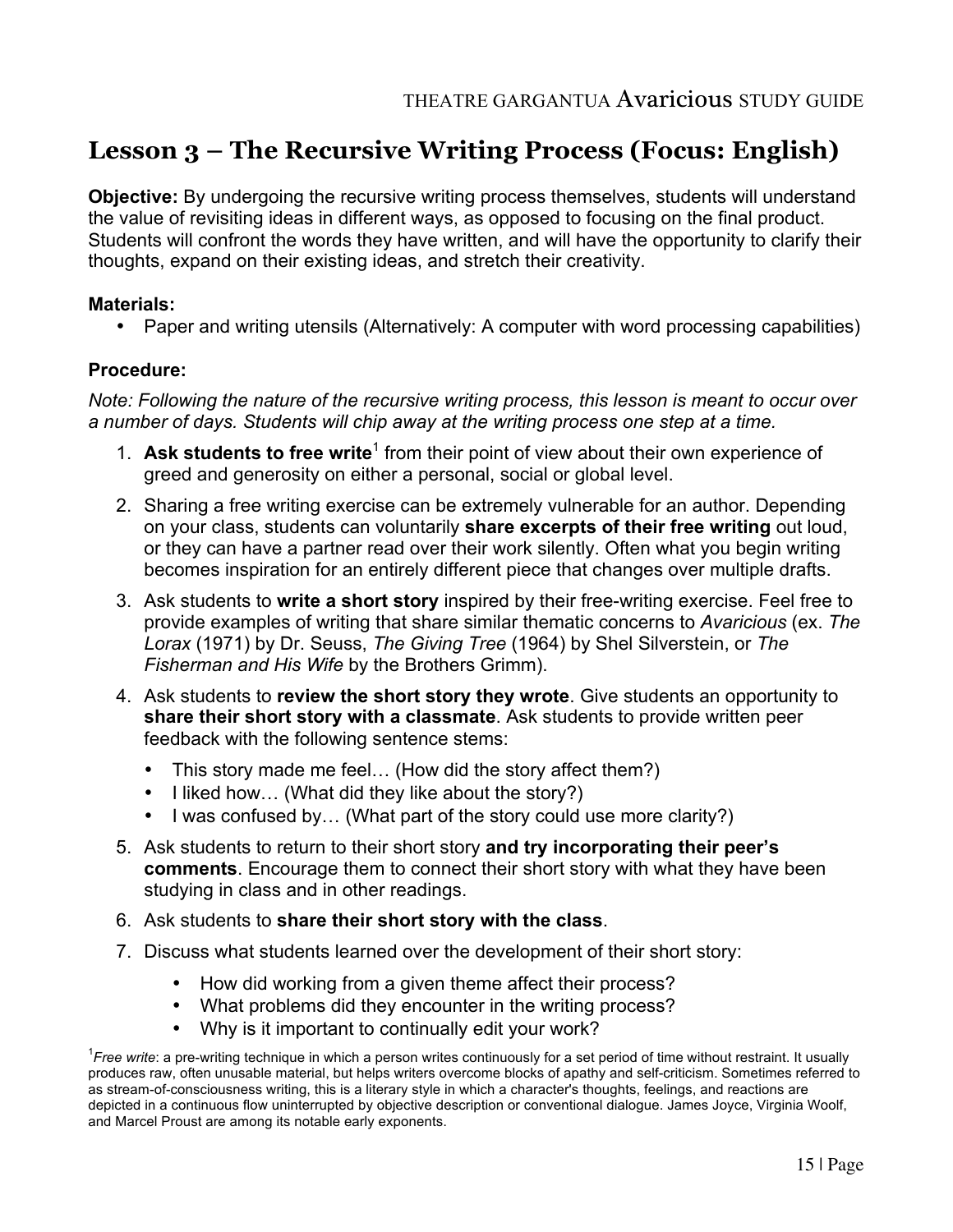# **Lesson 4 – Building a Budget (Focus: Financial Literacy)**

**Objective:** By tracking their weekly expenses, students will gain a better understanding of their personal finances, how to manage it, and how donating their money might help others.

#### **Materials:**

- Calendar, Agenda, or Budget Tracking Sheet
- Bills and Receipts

#### **Procedure:**

- 1. **Ask students to write down a list of their weekly expenses**:
	- What do they put their money towards (i.e. savings, socializing, shopping, food)?
	- Where does the money come from (i.e. parents, guardians, part-time job)?
	- How much do they **predict** they spend in a week?
- 2. **Ask students to share some of the items from their list with the class**. Based on some of the answers, ask students if they forgot to budget for certain items (i.e. cell phone bills, transit, personal hygiene and grooming products etc.) and to revise their list of expenses accordingly.
- 3. **Ask students to track their actual expenses for one week.** You may provide students a handout or calendar on which to record their spending and encourage them to keep receipts for their expenses. Agree as a class that no money values will be shared with other classmates or the teacher and their expenses will remain confidential. Ask students to factor in monthly expenses such as a travel pass or a phone bill by dividing the total cost by four to get an approximation of the weekly cost.
- 4. One week later, **have students discuss their findings as a class**:
	- How did their prediction of their weekly spending compare to how much they actually spent? How accurate was their guess?
	- Do they think they spend their money appropriately?
	- Did tracking their expenses make them more financially conscious?
	- Will they change their spending habits as a result?
	- Would they consider creating a budget for their weekly or monthly spending?

#### **Extension Activity:**

In small groups of 4-5 representing a nuclear family: Give students a tight budget, a list of items they need to purchase, the cost of those items (a list of average prices or local flyers), and have them allocate their family spending. The goal of this activity is to simulate the struggle and hardships a family living in poverty might be experiencing (ex. Adelouise is a character in the play that lives in the slums of a fictional society).

#### **Points for Discussion:**

- How are the expenses a family has to consider different from those of an individual?
- Would you ever consider donating to support a family in need?
- What are some social services available to families in need?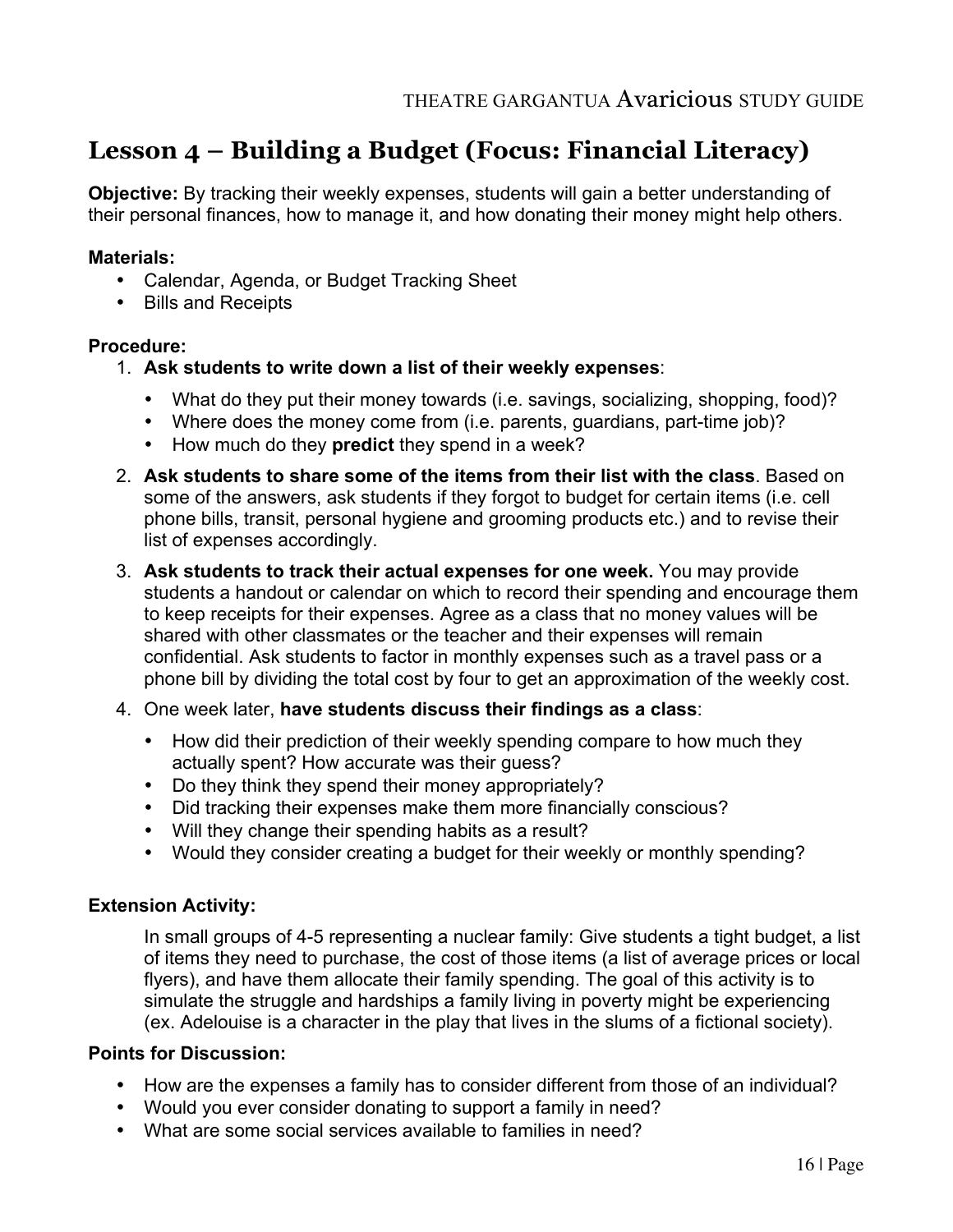# **H. Post-Show Lesson Plans**

## **Lesson 5 – What's in Your GoBag? (Focus: Social Studies, Drama, and English)**

**Objective:** By exploring their personal wants and needs, students will gain a better understanding of how developmental psychology plays into human survival. Students will also develop insight as to why certain motivational needs drive particular decisions characters make in the play that result in their ultimate downfall.

#### **Materials:**

- Paper and writing utensils
- Script Excerpt for Reference GoBag Commercial (p. 22)

#### **Procedure:**

- 1. Recall Billy's commercial in the play. **What is a GoBag?**
	- According to Billy: A GoBag is a portable kit that contains the items one would require to survive for 72 hours when evacuating from a natural disaster.
- 2. Ask students to **create a list of at least 10 items they would want in their GoBag**.
- 3. Give students an opportunity to **share their GoBag list with a classmate**.
- 4. As a class, decide the **top 10 items to include in a GoBag**.

#### **Social Studies Extension:**

- 1. Introduce **Maslow's Hierarchy of Needs**, a developmental psychology theory which describes the pattern that human motivations generally move through. It is usually presented in a pyramid, starting with the most fundamental or basic needs at the bottom (Physiological, Safety, Love/Belonging, Esteem, and Self-Actualization).
- 2. Have students **brainstorm a list of the top 10 things they need in their lives**. They have to be as specific as possible (i.e. pet rabbit, PlayStation, best friend, yoga, etc.).
- 3. Have students categorize these needs under Maslow's Hierarchy.
- 4. **To consolidate what they've learned, ask students:** 
	- How do the top 10 items students *wanted* to include in their GoBags compare to the top 10 things they *needed* in their lives?
	- How are wants different from needs?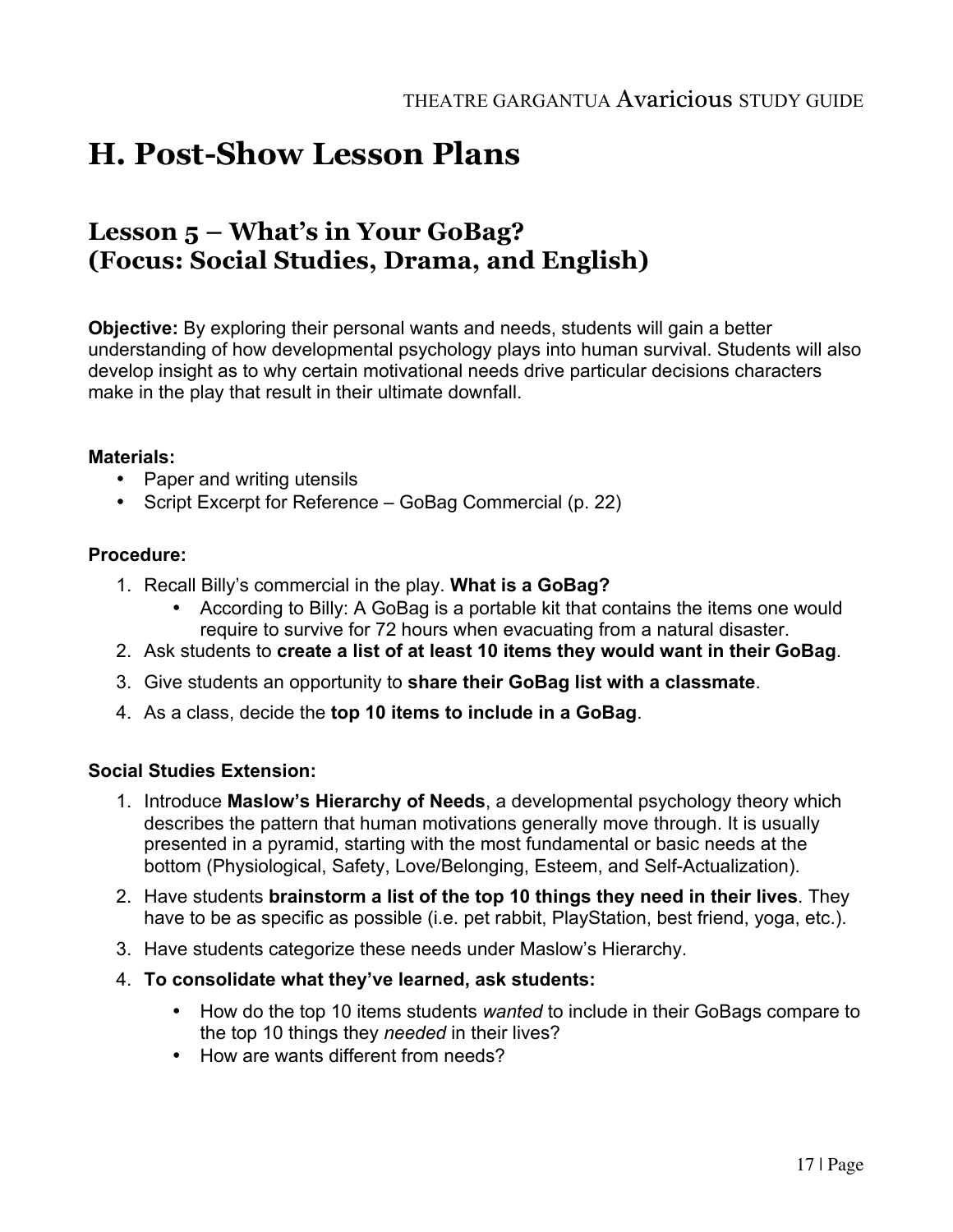#### **Drama & English Extension:**

- 1. Have students **pick a character from the play** (Billy, Rupa, Adelouise, or Jimmy).
- 2. Have students **explore character motivation**:
	- What is this character's greatest need in the play?
	- How is this need being (or not being) satisfied?
	- How does this need influence a character's particular decision or action in the play?

#### **Maslow's Hierarchy of Needs: http://www.simplypsychology.org/maslow.html**

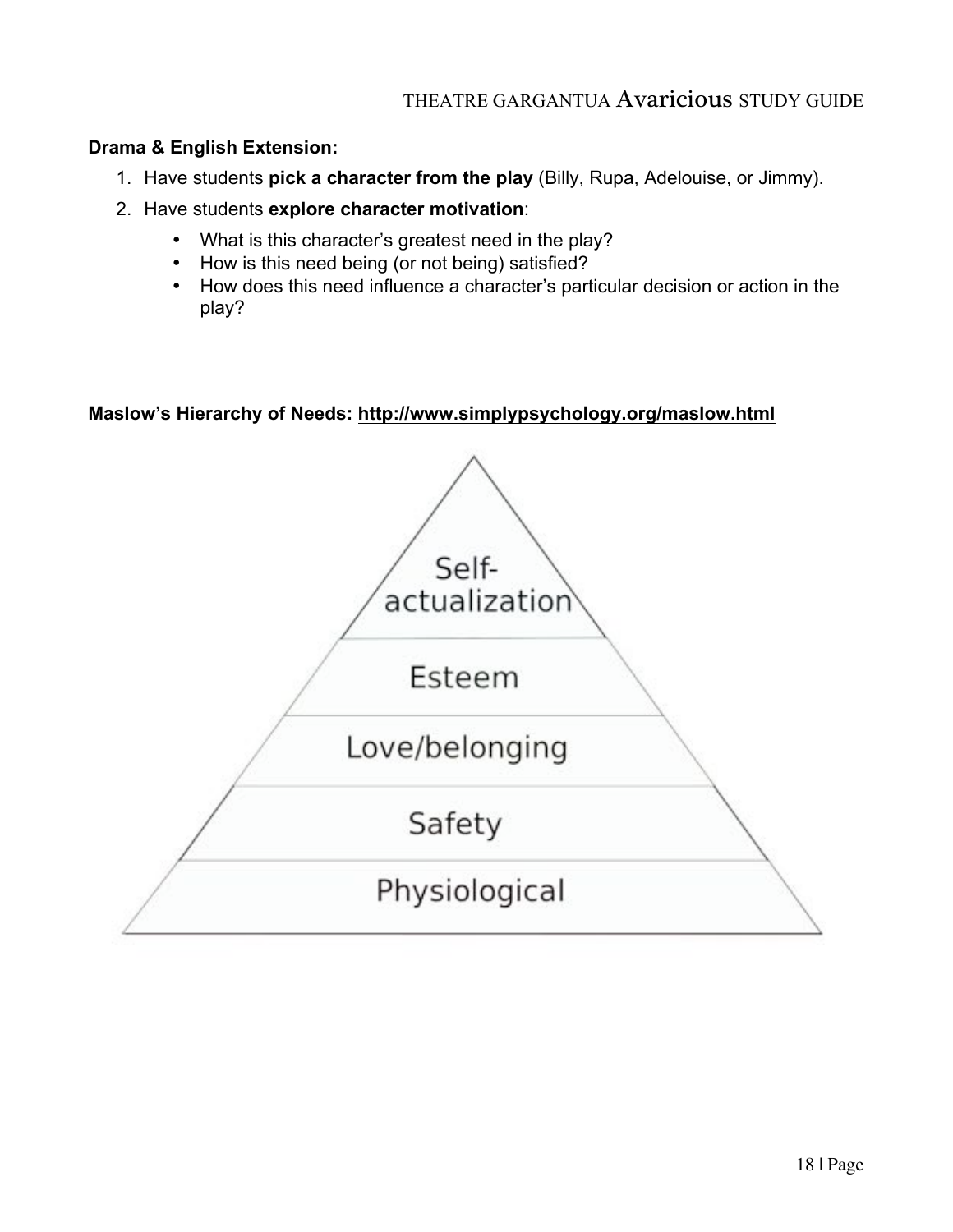## **Lesson 6 – Analyzing and Assessing Elements of Form (Focus: English)**

**Objective:** Students will analyze and assess elements of form, and explore the use of literary devices in their own piece of creative writing that mirrors Evensies speech. They will see how effectively their intentions come through as writers when given a particular form to work with, and whether that helps or hinders how they communicate their ideas.

#### **Materials:**

• Script Excerpt - Evensies 2 (pg. 23-24)

#### **Procedure:**

- 1. As a class, **read the excerpt from** *Avaricious,* **"Evensies 2".** Note that in the scene each number indicates a different speaker, or specifically, a different Evensie (there are four in total).
- 2. **Discuss the style and form of the writing:** 
	- What literary devices are used?
	- How do these characters speak?
	- How does rhyme affect the story being told?
	- What if the rhyme was taken away?
	- Is there any significance as to how the lines are divided among four voices?
- 3. Ask students to revisit their lists, scripts, free writing exercises, and short stories generated in Lessons 1-3 respectively. Invite them to reimagine their ideas **by using one or more of the formal devices** found in the script excerpt. You may want to provide students examples of writing that share a similar structure, such as the limericks found in *A Book of Nonsense* (1846) by Edward Lear.
- 4. Ask students to **share their writing with the class**.
- 5. **As a point for consolidation, discuss:** 
	- How do distinct formal techniques change the intention of your writing?
	- Does it help communicate the intention or does the form distract from it?
	- Why might a writer choose to incorporate such a form in their writing?
	- Is the form equally effective when read silently versus aloud?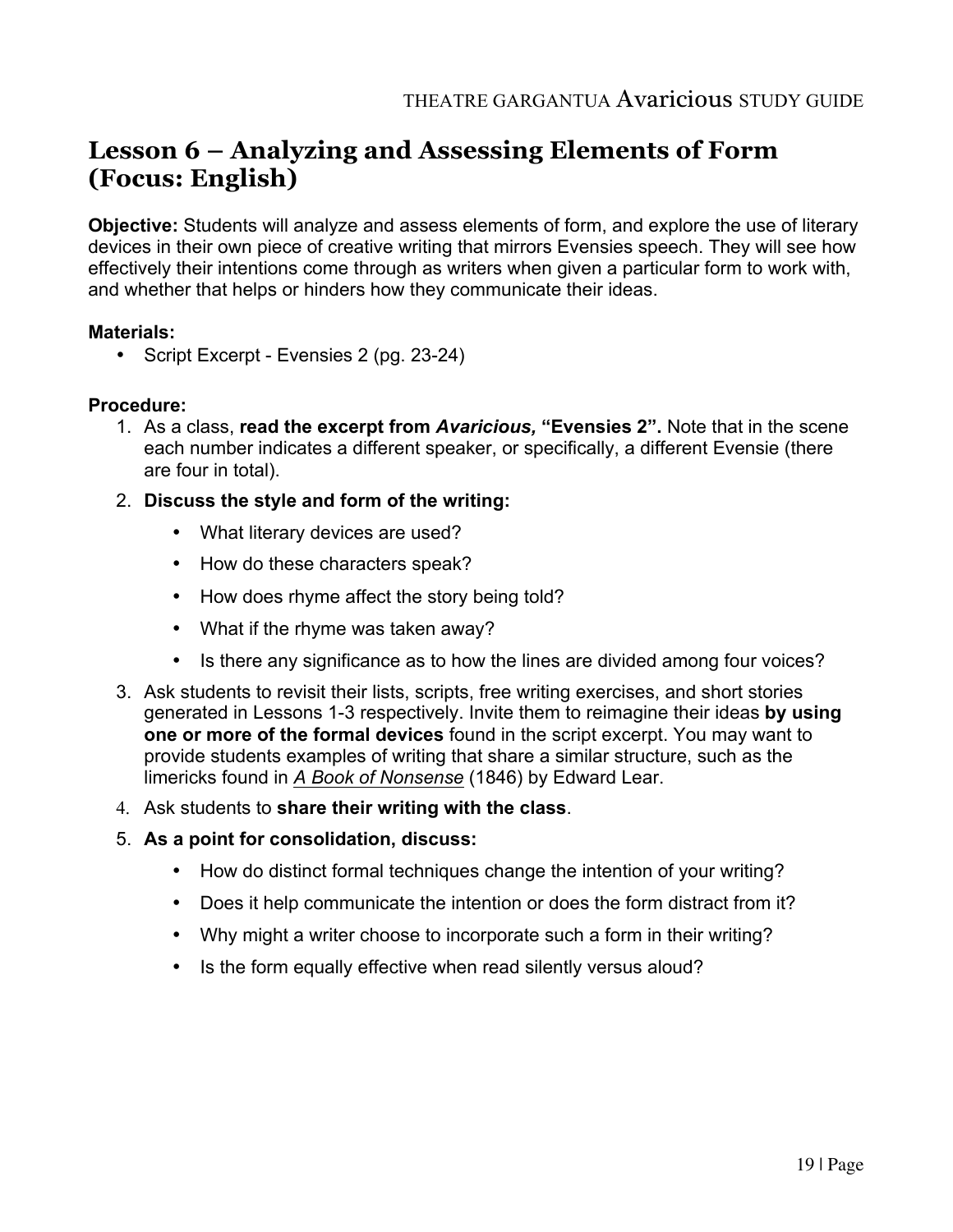# **Lesson 7 – Writing a Review (Focus: Drama & English)**

**Objective:** Students will reflect critically on Theatre Gargantua's production of *Avaricious*, by discussing how effectively the show's message was translated through the performance, and what design elements helped capture the show's underlying themes.

#### **Materials:**

• Paper and writing utensils (Alternatively: a computer with word processing capabilities)

#### **Procedure:**

- 1. **Begin with a class discussion** about the content and style of the production:
	- Did this production change or strengthen your own opinion about greed?
	- Did this production change or highlight your own opinion about the value of money and material wealth?
	- Theatre Gargantua creates all of its own work, sharing and developing ideas as an ensemble. How might a story about different economic classes benefit from being created in this way?
	- What are some examples from the production that demonstrate effective storytelling?
	- What did you learn about the use of movement to tell a story?
	- What did you learn about the value of design (i.e. set, costume, sound, lighting and projection) in this production?
	- What was confusing or unclear to you?
	- Based on the production you have just watched, is there anything you are inspired to change in the compositions you created?
- 2. Ask students to **write a short analysis of the production**. Encourage them to include their responses to the above questions.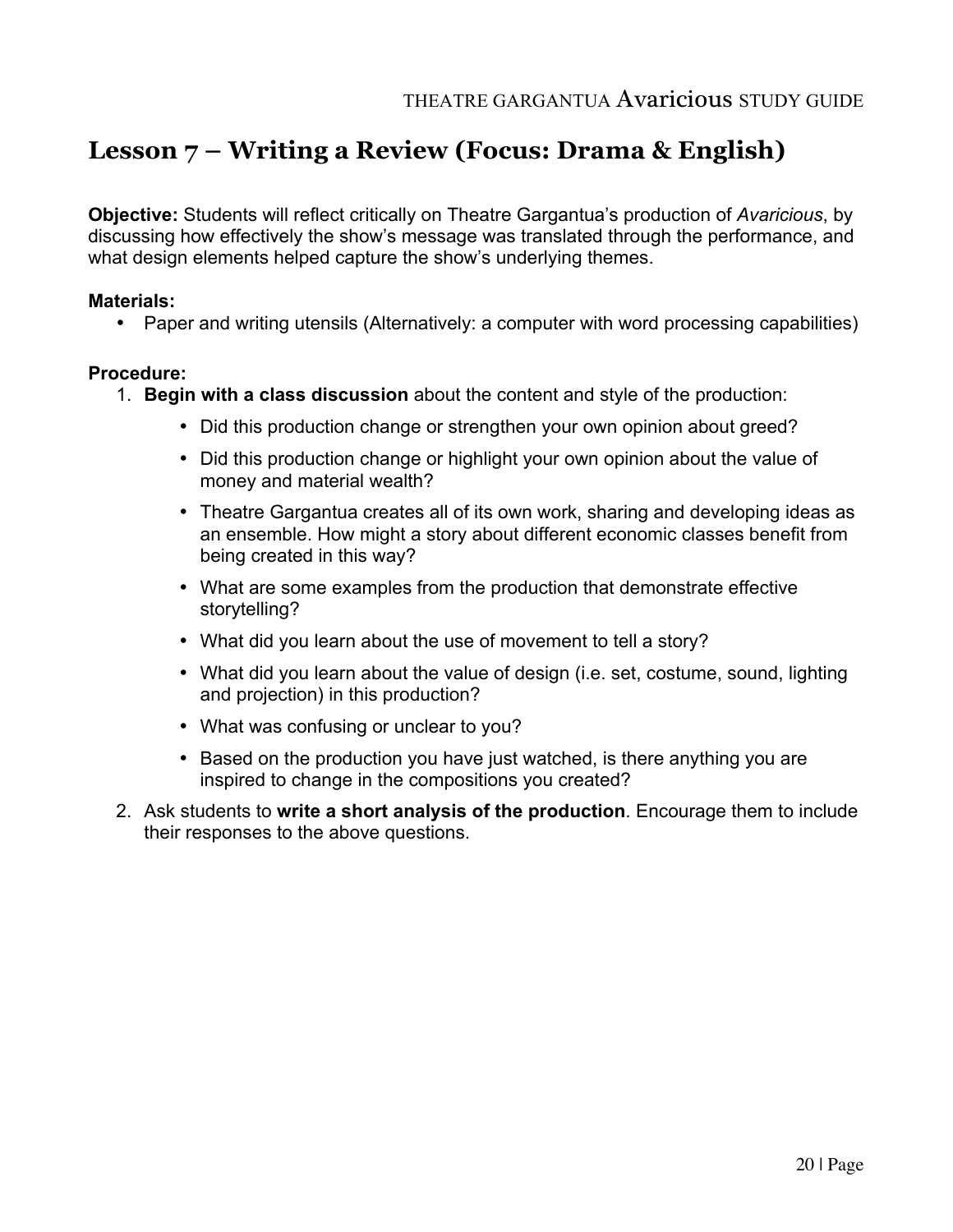# **I. Suggested Reading/Viewing**

When developing new work, Theatre Gargantua's initial stages involve in-depth research. Below are some links and references that inspired discussion amongst the company during the creation of *Avaricious* that led to the final version of the production*.*

## **VIDEO:**

- iceylonist. "Rich vs. Poor (Global Wealth Inequality)." Online video clip. *YouTube*. YouTube, 6 Jul. 2013. Web.
- Neo Newz. "Kevin O'Leary Says 3.5 Billion People Living in Poverty is 'Fantastic News."" Online video clip. *YouTube*. YouTube, 23 Jan. 2014. Web.
- politizane. "Wealth Inequity in America." Online video clip. *YouTube.* YouTube, 20 Nov. 2012. Web.
- Slate Magazine. "If Walmart Paid Its Employees a Living Wage, How Much Would Prices Go Up?" Online video clip. *YouTube*. YouTube, 4 Apr. 2014. Web.
- storyofstuffproject. "Story of Stuff (2007, OFFICIAL Version)." Online video clip. *YouTube.*  YouTube, 22 Apr. 2009. Web.
- Zak, Paul. "Trust, morality—and oxytocin?" TedGlobal. International Conference Centre, Edinburgh. 14 Jul. 2011. Lecture.

## **READING:**

- BBC News. "Oxfam says wealth of richest 1% equal to other 99%." *BBC News.* BBC News.com, 18 Jan. 2016. Web.
- Longbottom, Wil. "World's most expensive home lies abandoned…because billionaire owners believe it would be bad luck to move in." *Mail Online*. Associated Mail Ltd., 26 Oct. 2011. Web.
- Rifkin, Jeremy. "The Rise of Anti-Capitalism." *The New York Times.* The New York Times Company, 15 Mar. 2014. Web.
- Woolsey, Matt. "Inside the World's First Billion Dollar Home." *Forbes*. Forbes.com, 30 Apr. 2008. Web.
- *Worldmapper*. The University of Michican, The University of Sheffield, The Leverhulme Trust and the Greographical Association. Web.

Unlike the Euro or North-American centric map which represents northern countries as disproportionately large compared to equatorial ones, the animated maps on this site represent countries by proportion of varius factors such as income, population, life expectancy, housing prices, deforestation and fuel use.

## **AUDIO:**

"Bourgeois Dignity (Oct. 2011 Encore)." *Ideas*. Host Richard Handler. Interviewee Deidre McCloskey. *CBC Radio*, 20 Oct. 2011. CBC.ca. Web.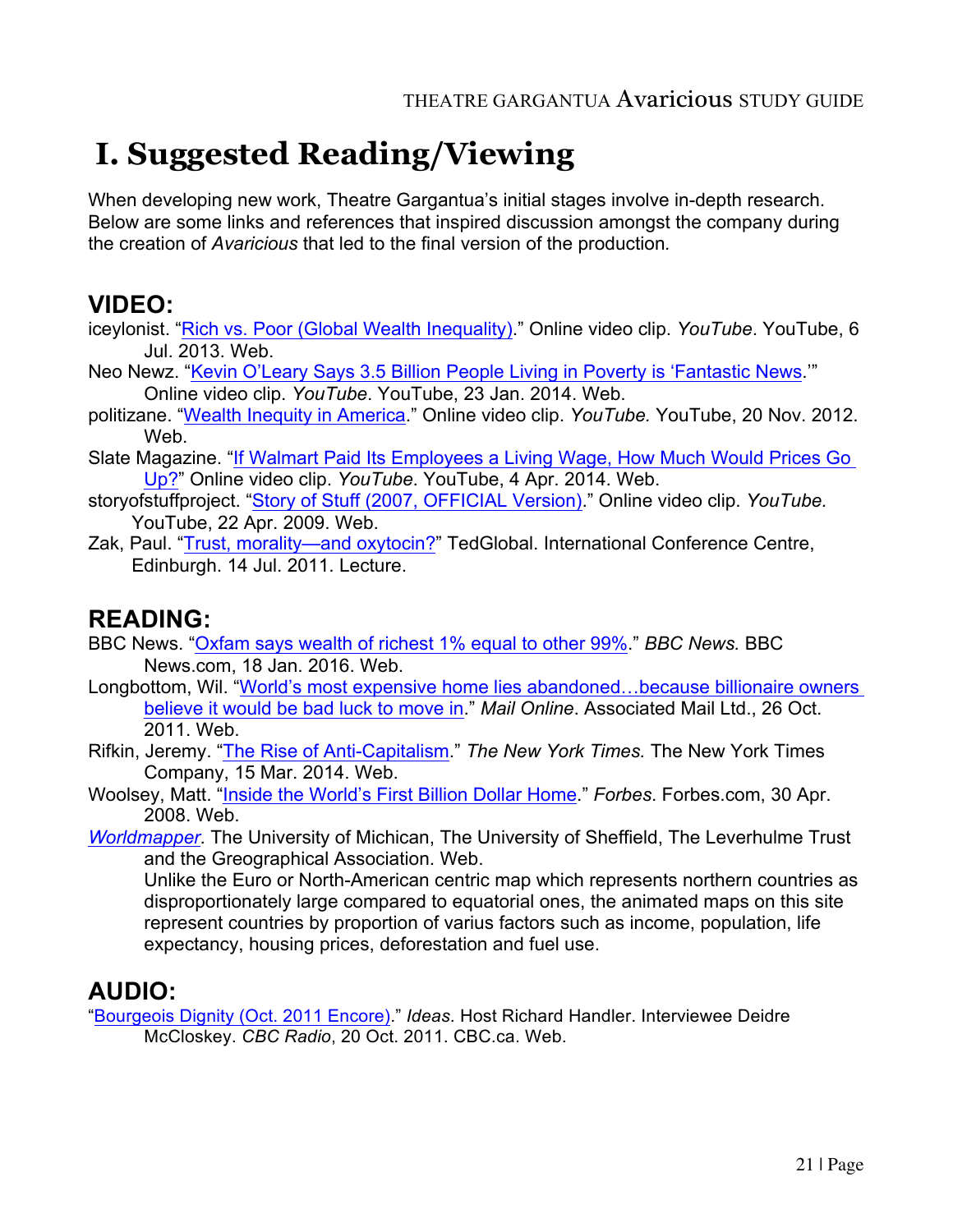# **J. Excerpts from Avaricious**

These excerpts were selected before the final version of the script was produced. There may be differences between what you read here and what is presented. Generating material, selecting, revising, and testing the work on its feet is a crucial part of the creative process.

### **Commercial**

Billy Are you worried about The Flood? Concerned that you might panic and forget something vital? Anxious about Post-Flood Survival? Well, you should be. It's coming, so don't wait around like a sitting duck, you're a person, not a duck SO DON'T JUST SIT THERE LIKE A DUCK, GET YOURSELF A GO-BAG! HI. I'm Bill Atlas, of Atlas Industries, and we want to help you Save for the Wave with this INCREDIBLE OFFER! The Atlas Save for the Wave GoBag comes complete with everything you'll need to survive, including noodles, hatchet, matches, inflatable raft, water purifier, beans, toilet paper, and space blankets! How much would you pay for this absolute survival necessity? Don't answer that question! Because if you call within the next ten minutes, we'll throw in a bag of socks, ABSOLUTELY FREE! But wait, there's MORE! CALL NOW and we'll include the Doctor Atlas Hospital-in-a-Bag for all your emergency surgical needs including simple instructions for amputations, tooth extractions and organ transplants. But wait, there's EVEN MORE! I must be out of my mind because if you call this very second we'll throw in the Atlas Go-Go-Government-GoBag for everything you need to establish order amidst the post-flood chaos including barbed wire, flares, and a handy do-it-yourself constitution and amendment kit. That's not one, not two, but three emergency GoBags plus a bag of socks. Now how much would you pay? One hundred dollars? Five hundred dollars? Well stop what you're doing and pick up the phone and call 1-888-THE-WAVE and for only seven easy payments of 69.99 (Plus shipping and handling), you can be the proud and prepared owner of all three GoBags. Remember, at Atlas Industries there's a handy solution for every horrific situation. You got a crisis? We've got your GoBag.

(Atlas Industries not responsible for death or disfigurement resulting from use of the Doctor Atlas Hospital-in-a-Bag. Malpractice insurance not included.)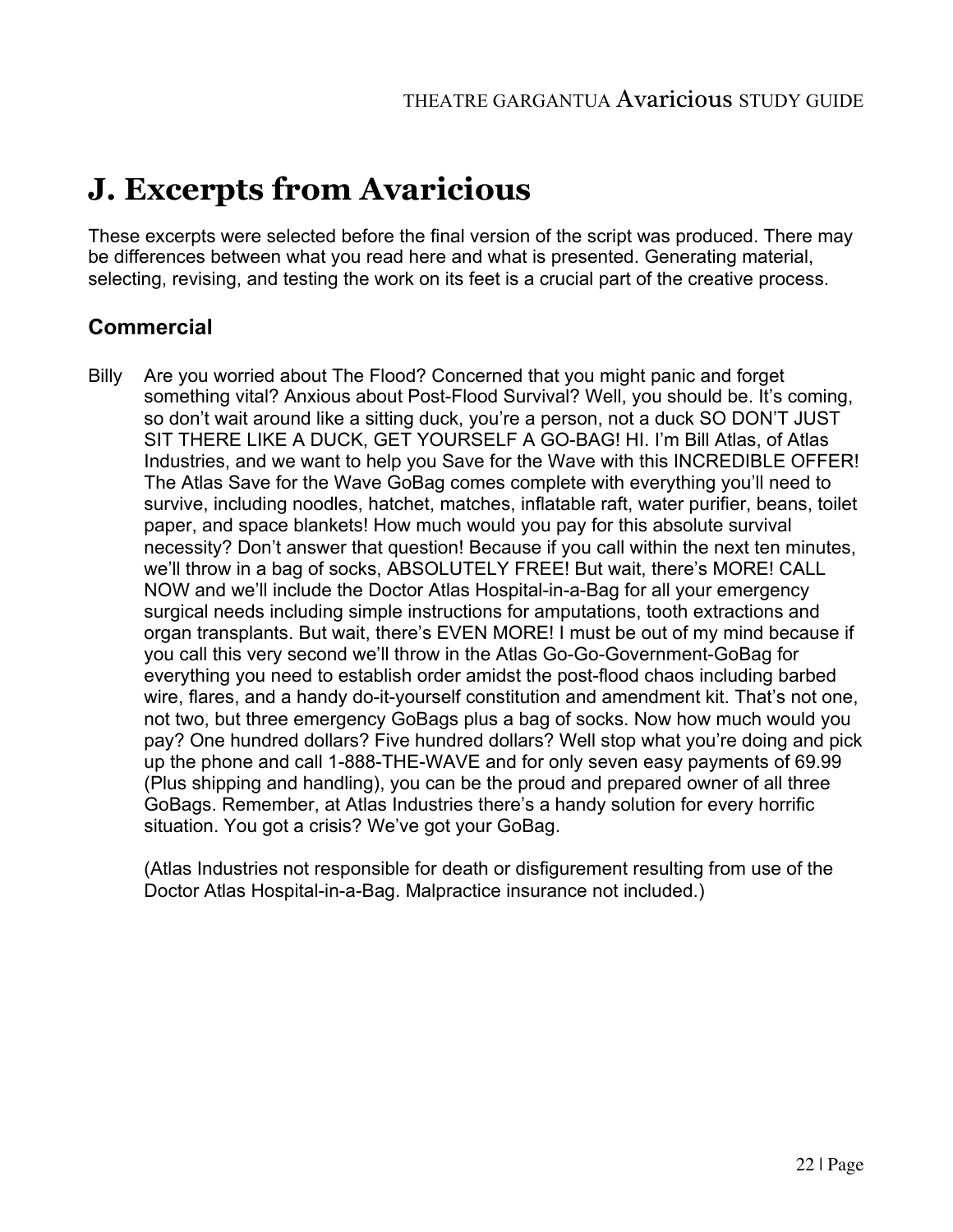# **J. Excerpts from Avaricious**

These excerpts were selected before the final version of the script was produced. There may be differences between what you read here and what is presented. Generating material, selecting, revising, and testing the work on its feet is a crucial part of the creative process.

#### **Evensies 2**

- 1. o dear
- 2. o dearsies
- 3. dearsy dearsy dearsy me
- 4. and me
- 2. me first
- 1. I'll stab you with a pencil
- 4. Oh things
- 3. Yes that's the stuff
- 4. Things and things and things and things
- 2. I want some
- 1. Nature or Devil
- 3. It's all one when your head is bound in belly-button lint
- 1. It seems
- 4. Yes precisely it does
- 1. It seems as though
- 2. You've really hit the nail on the head with that one
- 1. as though
- 3. You vile bastard
- 1. as though things
- 4. Yes?
- 1. are
- 3. Here it comes
- 2. pearls of wisdom
- 4. words to live by